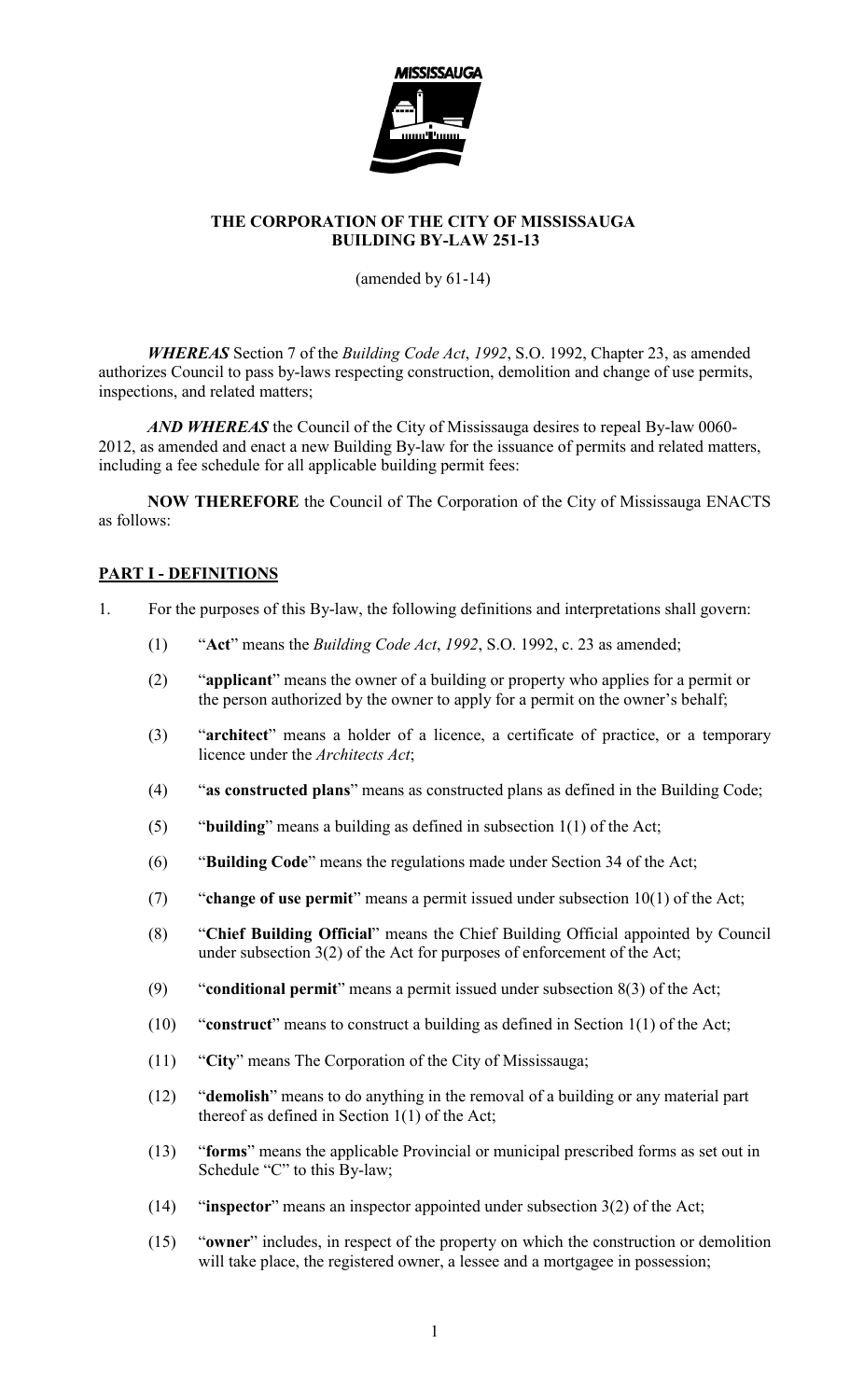- (16) "partial permit" means a permit issued by the Chief Building Official to construct part of a building;
- (17) "permit" means written permission or written authorization from the Chief Building Official to perform work regulated by this By-law and the Act, or to change the use of a building or part of a building or parts thereof, or to occupy a building or part thereof, as regulated by the Act and Building Code;
- (18) "plumbing" means plumbing as defined in subsection 1(1) of the Act;
- (19) "professional engineer" means a person who holds a licence or a temporary licence under the Professional Engineers Act;
- (20) "registered code agency" means a person or entity that has the qualifications and meets the requirements described in subsection 15.11(4) of the Act;
- (21) "regulations" means regulations made under the Act;
- (22) "sewage system" means a sewage system as defined in subsection 1(1) of the Act;
- (23) "work" means construction or demolition of a building or part thereof, as the case may be.
- 2. Terms not defined in this By-law shall have the meaning ascribed to them in the Act or the Building Code.

# PART II - CLASSES OF PERMIT

3. Classes of permits with respect to the construction, demolition, change of use and occupancy of buildings and permit fees shall be as set out in Schedules A-1, A-2 and A-3, and Schedules B-1, B-2 and B-3 to this By-law.

## PART III - PERMIT APPLICATION

4. To obtain a permit, the owner or an agent authorized in writing by the owner shall file with the Chief Building Official an application in the prescribed form as set out in Schedule "C" to this By-law.

## General Requirements

- 5. All applications for a permit to construct a building, in addition to meeting all other application requirements set out in this By-law, shall:
	- (1) identify and describe in detail the work, use and occupancy to be covered by the permit for which the application is made;
	- (2) identify and describe in detail the existing uses and the proposed use(s) for which the premises are intended;
	- (3) include the legal description, the municipal address and where appropriate the unit number of the land on which the work is to be done;
	- (4) be accompanied by plans and specifications as described in Schedule "D" to this Bylaw;
	- (5) be accompanied by the required fees as calculated in accordance with Schedule A-1, A-2 or A-3, and Schedule B-1, B-2 or B-3 to this By-law;
	- (6) state the name, address and telephone number of the owner, and where the owner is not the applicant, the authorized agent, and where applicable, the qualified architect, engineer or other designer and the constructor or person hired to carry out the construction or demolition, as the case may be;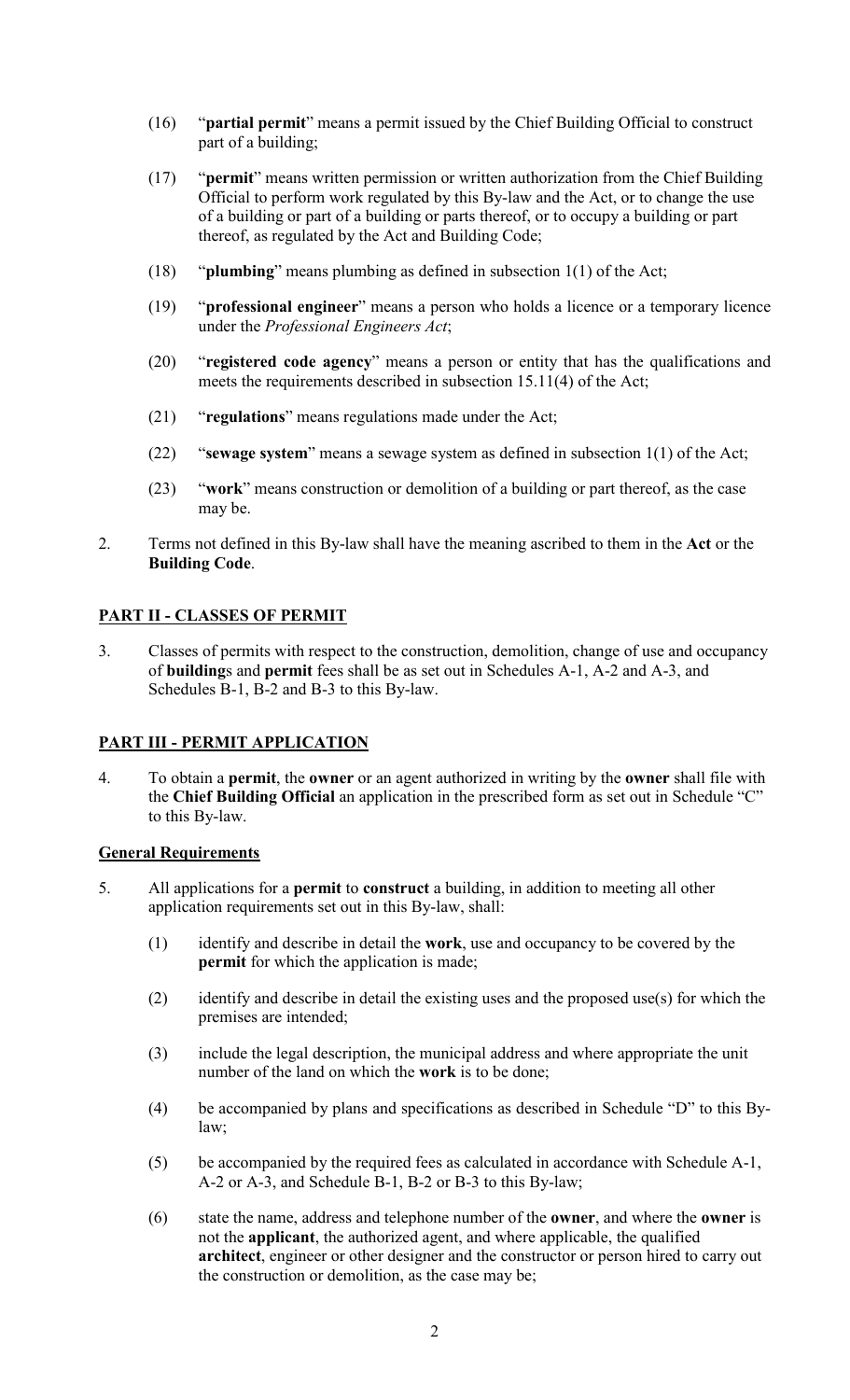- (7) when Division C, Part 1, Subsection 1.2.2. of the Building Code applies, be accompanied by a signed acknowledgement of the owner on the prescribed form that an architect or professional engineer, or both, have been retained to carry out the general review of the construction or demolition of the building;
- (8) when Division C, Part 1, Subsection 1.2.2. of the Building Code applies, be accompanied by a signed statement of the architect or professional engineer, or both, on the form prescribed, undertaking to provide general review of the construction or demolition of the building;
- (9) for residential buildings regulated by Division B, Part 9, be accompanied by a completed "Energy Efficiency Design Summary" form prescribed by the Chief Building Official in Schedule "C" to this By-law;
- (10) include, where applicable, the applicant's registration number where an applicant is a builder or vendor as defined in the Ontario New Home Warranties Plan Act; and
- (11) be signed by the owner or authorized agent who shall certify as to the truth of the contents of the application.
- 6. In addition to the general requirements set out above, an application for a permit to construct a building shall:
	- (1) use the provincial application form, "Application for a Permit to Construct or Demolish"; and
	- (2) include complete plans and specifications, documents and other information as required by Division C, Part 1, Sentence 1.3.1.3.(5) of the Building Code and as described in this By-law for the work covered by the permit.
- 7. In addition to the general requirements set out above, an application for a permit to construct part of a building shall:
	- (1) use the provincial application form, "Application for a Permit to Construct or Demolish";
	- (2) include plans and specifications covering the work for which more expeditious approval is desired, together with such information pertaining to the remainder of the work as may be required by the Chief Building Official;
	- (3) be accompanied by the required fee for the entire project and required administrative fee for the partial permit as calculated in accordance with Schedule A-1, A-2 or A-3 to this By-law; and
	- (4) be deemed to be an incomplete application where a partial permit is requested.
- 8. In addition to the general requirements set out above, an application to **demolish** a **building** or any material part thereof shall:
	- (1) use the provincial application form, "Application for a Permit to Construct or Demolish";
	- (2) when Division C, Part 1, Subsection 1.2.2. of the Building Code applies, be accompanied by a completed "General Review Demolition Commitment Certificate" form prescribed by the Chief Building Official in Schedule "C" to this By-law;
	- (3) include complete plans and specifications, documents and other information as required by Division C, Part 1, Sentence  $1.3.1.3(5)$  of the **Building Code** and as described in this By-law for the work to be covered by the permit; and
	- (4) indicate the method of demolition.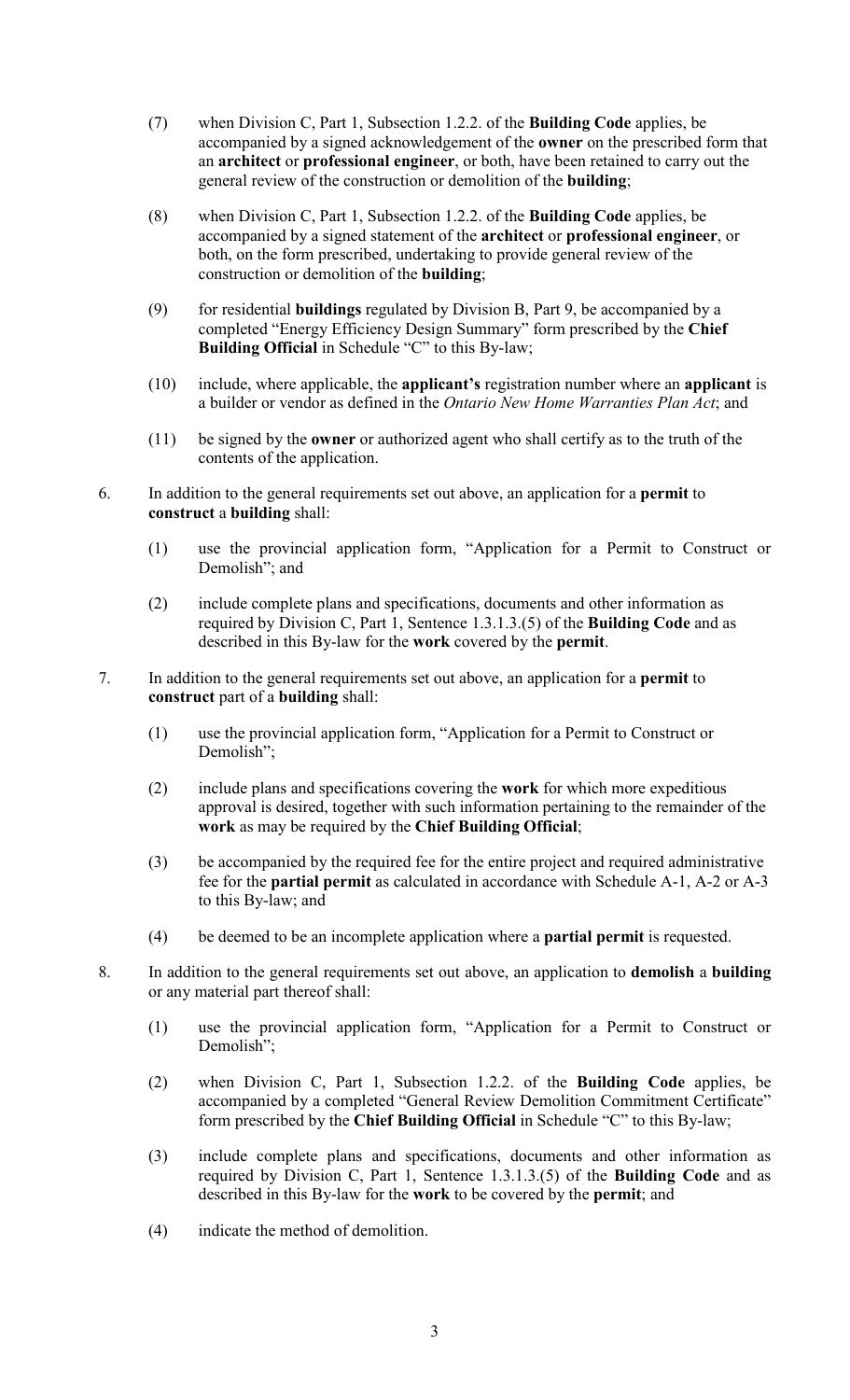- 9. In addition to the general requirements set out above, an application for a conditional permit pursuant to subsection 8(3) of the Act, shall:
	- (1) use the provincial application form, "Application for a Permit to Construct or Demolish";
	- (2) include complete plans and specifications, documents and other information as required by Division C, Part 1, Sentence 1.3.1.3.(5) of the Building Code and as described in this By-law for the work to be covered by the permit;
	- (3) state the reasons why the applicant believes that unreasonable delays in construction would occur if a conditional permit is not granted;
	- (4) state the necessary approval which must be obtained in respect of the proposed building and the time in which such approvals will be obtained;
	- (5) state the time in which plans and specifications of the complete building will be filed with the Chief Building Official; and
	- (6) require the owner and such other persons as the Chief Building Official determines to enter into an agreement with the City.
- 10. In addition to the general requirements set out above, an application for a **change of use** permit shall:
	- (1) use the provincial application form, "Application for a Permit to Construct or Demolish";
	- (2) describe the building in which the use is to be changed, by a description that will readily identify and locate the building;
	- (3) identify and describe in detail the current and proposed uses of the building or part of a building for which the application is made; and
	- (4) include plans and specifications showing the current and proposed use of all parts of the building, and which contain sufficient information to establish compliance with the requirements of the Building Code.
- 11. An application for occupancy of an unfinished **building permit** pursuant to Division C, Part 1, Subsection 1.3.3. of the Building Code shall:
	- (1) use the application form in Schedule "C" to this By-law, "Application for Permit to Occupy a Building Prior to Completion";
	- (2) indicate the total floor area proposed for occupancy;
	- (3) indicate the total number and location of units proposed for occupancy; and
	- (4) be signed by the owner or authorized agent who shall certify to the truth of the contents of the application.
- 12. An application for a **permit** to occupy a **building** of residential occupancy pursuant to Division C, Part 1, Article 1.3.3.4. of the Building Code shall:
	- (1) use the application form in Schedule "C" to this By-law, "Application for Permit to Occupy a Building of Residential Occupancy".
- 13. In addition to the general requirements set out above, an application for a "sewage system" permit shall:
	- (1) use the provincial application form "Application for a Permit to Construct or Demolish";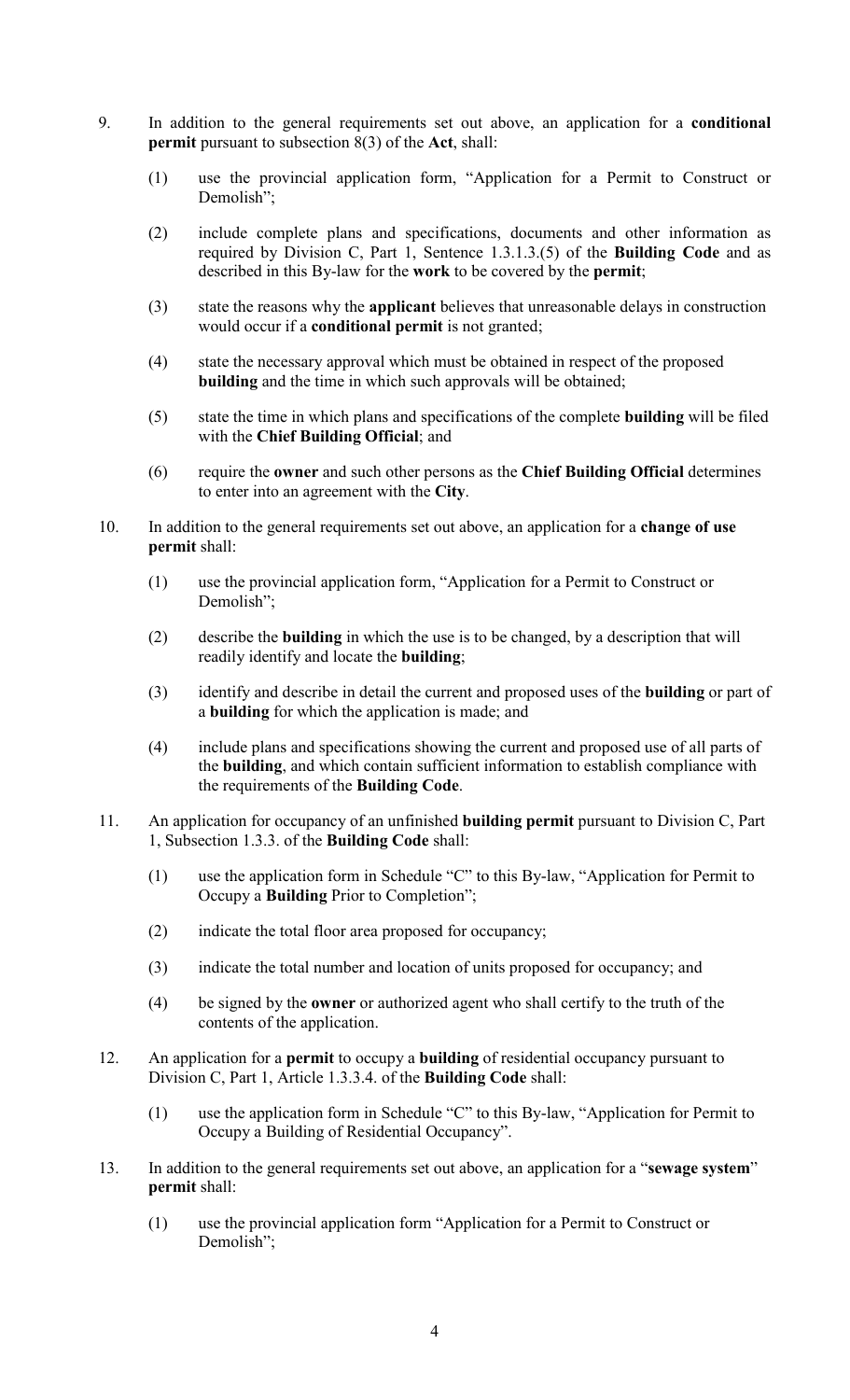- (2) include complete plans and specifications, documents and other information as required under Division C, Part 1, Sentence 1.3.1.3.(5) of the Building Code and as described in this By-law for the work to be covered by the permit;
- (3) include a site evaluation which shall include all of the following items, unless otherwise specified by the Chief Building Official:
	- (a) include the date the evaluation was done;
	- (b) include name, address, telephone number and signature of the person who prepared the evaluation;
	- (c) a scaled map of the site showing:
		- A. the legal description, lot size, property dimensions, existing right-ofways, easements or municipal/utility corridors;
		- B. the location of items listed in Division B, Part 8, Column 1 of Tables 8.2.1.6.A: 8.2.1.6.B; and 8.2.1.6.C. of the Building Code;
		- C. the location of the proposed sewage system;
		- D. the location of any unsuitable disturbed or compacted areas;
		- E. proposed access routes for system maintenance;
		- F. depth to bedrock;
		- G. depth to zones of soil saturation;
		- H. soil properties, including soil permeability; and
		- I. soil conditions, including potential for flooding.
- 14. After the issuance of a **permit** under the **Act** notice of any material change to a plan, specification, document or other information on the basis of which the permit was issued, shall be given in writing, to the Chief Building Official together with the details of such change, which is not to be made without the prior written authorization of the Chief Building Official.
- 15. Where a material change set out in Section 13 of this By-law is substantial, then the Chief Building Official may require the applicant to submit an application for a revision to the permit in which case a revision permit must be issued by the Chief Building Official before any work described in the material change can be commenced.
- 16. The Chief Building Official may, where the relevant provisions of this By-law are met, issue a permit for part of a building subject to compliance with the Act, the Building Code and any other applicable law.
- 17. The Chief Building Official may, where the relevant provisions of this By-law and subsections  $8(3)$  to  $8(5)$  of the Act, are met, issue a **conditional permit** for a **building** subject to compliance with the Act, the Building Code and any other applicable law.
- 18. The Chief Building Official is authorized to enter into agreements with respect to conditional permits.
- 19. The issuance of a permit for a part of a building or a conditional permit shall not be construed to authorize construction beyond that for which approval was given nor obligate the Chief Building Official to grant any further permit or permits for the building.
- 20. Where an application for a **permit** remains incomplete or inactive for six months after it is made, the application may be deemed by the Chief Building Official to have been abandoned and notice thereof shall be given to the applicant.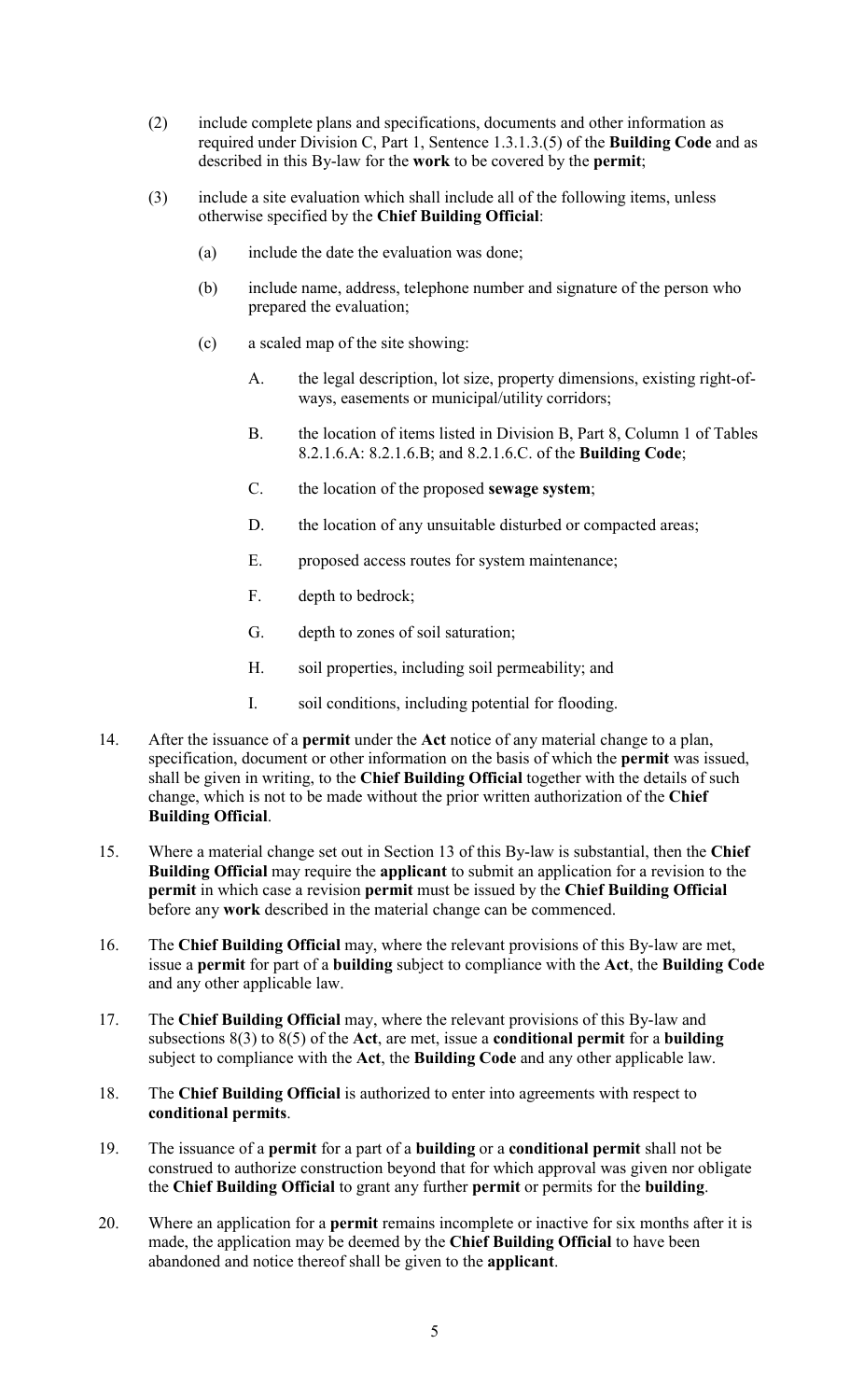21. Where an application has been deemed to be abandoned, a new application must be filed for the proposed work.

# PART IV - PLANS AND SPECIFICATIONS

- 22. Every applicant shall submit sufficient information, including plans, specifications, documents and other information, with each application for a **permit** to enable the Chief Building Official to determine whether or not the proposed construction, demolition or change of use will conform with the Act, the Building Code and any other applicable law.
- 23. Each application shall, unless otherwise determined by the Chief Building Official, be accompanied by two complete sets of plans and specifications required under this By-law.
- 24. Plans shall be drawn to scale on paper or other durable material, shall be legible and, without limiting the generality of the foregoing, shall include such working drawings as set out in Schedule "D" to this By-law.
- 25. Site Plans submitted shall be referenced to a current plan of survey certified by a registered Ontario Land Surveyor and a copy of such survey shall be filed with the City unless this requirement is waived by the Chief Building Official because he or she is able, without having a current plan of survey, to determine whether the proposed work is in compliance with the Act, the Building Code, and any other applicable law. The site plan shall show:
	- (1) lot size and the dimensions of property lines and setbacks to any existing or proposed buildings;
	- (2) existing and finished ground levels or grades; and
	- (3) existing right-of-way, easements and municipal services.
- 26. The Chief Building Official may refuse to accept an application for a permit if any of the requirements for the application set out in this By-law, Act or Building Code are deemed to be incomplete or insufficient at the time of application.
- 27. On completion of the construction, the Chief Building Official may require that a set of plans of the building or any class of buildings as constructed including a plan of survey showing the location be filed with the Chief Building Official.

## PART V - ALTERNATIVE SOLUTIONS

- 28. Where an application for a permit or for authorization to make a material change to the plan, specification, document or other information on the basis of which a permit was issued, contains an alternative solution for which approval in accordance with Division C, Part 2, Section 2.1. is required, the application shall include documentation in accordance with Division C, Part 2, Article 2.1.1.1.
- 29. Such information shall be accompanied with the prescribed forms "Alternative Solution Authorization Form" and "Alternative Solution Application" as prescribed by the Chief Building Official in Schedule "C" to this By-law.

## PART VI - PRESCRIBED NOTICES AND INSPECTIONS

30. The person to whom a **permit** has been issued under subsection  $8(1)$  of the Act shall give to the Chief Building Official notice of the readiness for inspection in accordance with prescribed notices described in Division C, Part 1, Article 1.3.5.1., and Division C, Part 1, Article 1.3.5.3. of the Building Code. These mandatory notification stages and inspections are listed in Schedule "E" to this By-law.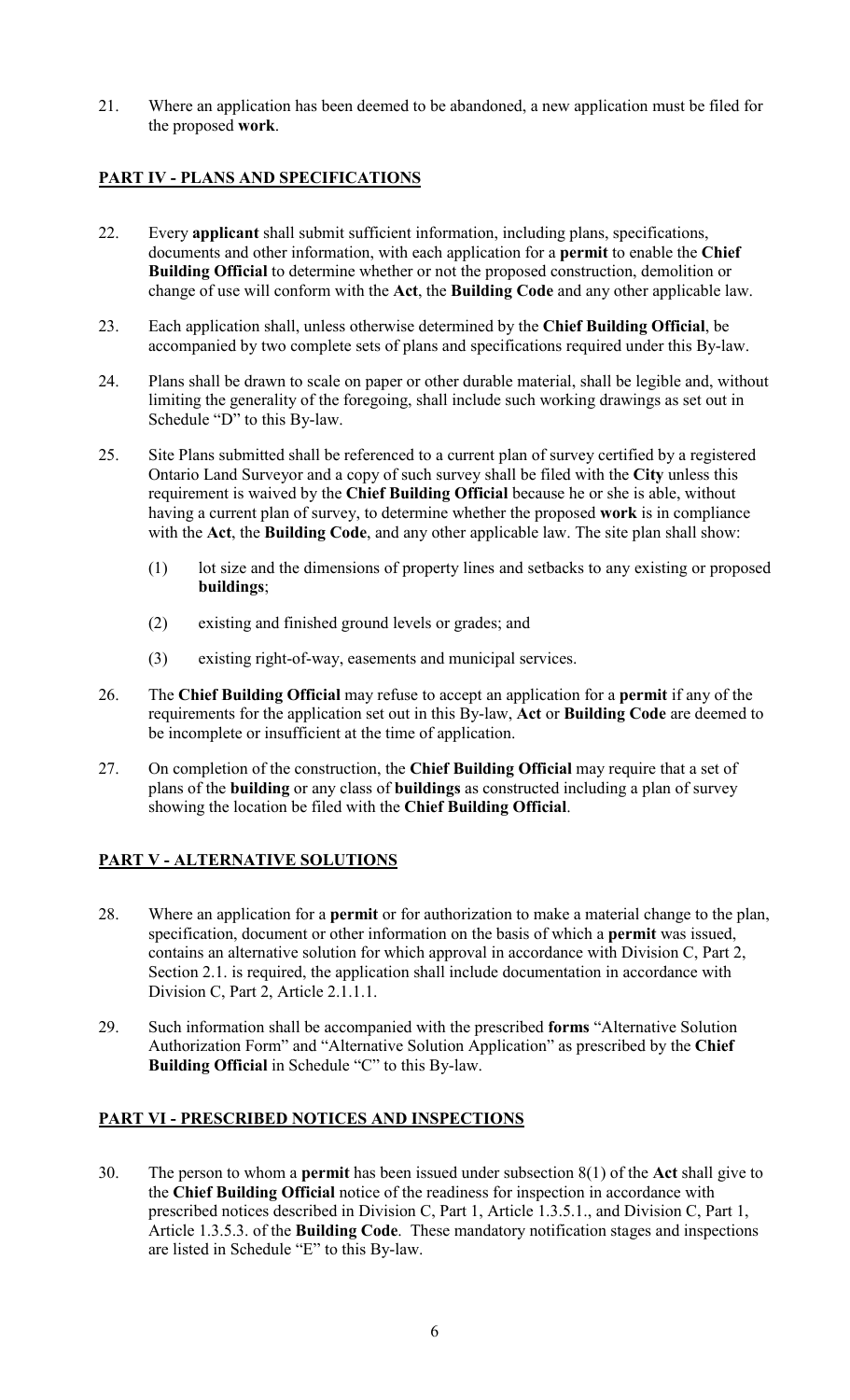# PART VII - REGISTERED CODE AGENCIES

31. Where the City has entered into agreements with registered code agencies the Chief Building Official is authorized to enter into services agreements with registered code agencies and appoint them to perform specified functions from time to time pursuant to Section. 4.1 of the Act.

# PART VIII - FEES

- 32. The Chief Building Official shall determine the required fees for the work proposed and the applicant shall pay the fees calculated in accordance with Schedule A-1, A-2 or A-3 and Schedule B-1, B-2 or B-3 to this By-law. No permit shall be issued until the fees therefore have been paid in full.
- 33. Any person who commences construction, demolition or changes the use of a building before a permit has been issued, shall in addition to any other penalty under the Act, Building Code or this By-law pay an additional fee in accordance with Schedule A-1, A-2 or A-3 to this By-law, in order to compensate the City for the additional work incurred as a result of the commencement of the construction.
- 34. Where Fees payable in respect of an application for a construction or demolition permit issued under subsection 8(1) of the Act or a conditional permit issued under subsection 8(3) of the Act are based on a floor area, the floor area shall mean the total floor space of all stories above and below grade, measured as the horizontal area between the outer face of exterior walls and to the centre of party walls or demising walls.
- 35. Fees payable in respect of a conditional permit issued under subsection 8(3) of the Act shall be paid for the complete project plus the applicable additional fee in accordance with Schedule A-1, A-2 or A-3 to this By-law.
- 36. Where Fees payable in respect of an application for a change of use permit issued under subsection 10(1) of the Act are based on a floor area, the floor area shall mean the total floor space of all stories subject to the change of use.

# PART IX - CHANGING PERMIT FEES

- 37. Prior to passing a By-law to change the fees the City shall:
	- (1) hold at least one public meeting at which any person who attends has an opportunity to make representations with respect to the matter;
	- (2) ensure that a minimum of 21 days notice of the public meeting is given to every person and organization that has, within five years before the day of the meeting, requested such notice; and
	- (3) ensure that the notice include an estimate of the costs for administering and enforcing the Act, the amount of the fee and change to the existing fee and the rationale for imposing or changing the fee.
- 38. Any person or organization wishing to receive notice as set out above should make such request in writing to the Clerk's office.

# PART X - REFUNDS

39. In the case of withdrawal of an application or, abandonment of all or a portion of the work or, the non-commencement of the work or, the refusal or revocation of a permit, upon written request by the applicant the Chief Building Official shall determine the amount of paid permit fees that may be refunded to the applicant, if any, in accordance with Schedule A-1, A-2 or A-3 to this By-law.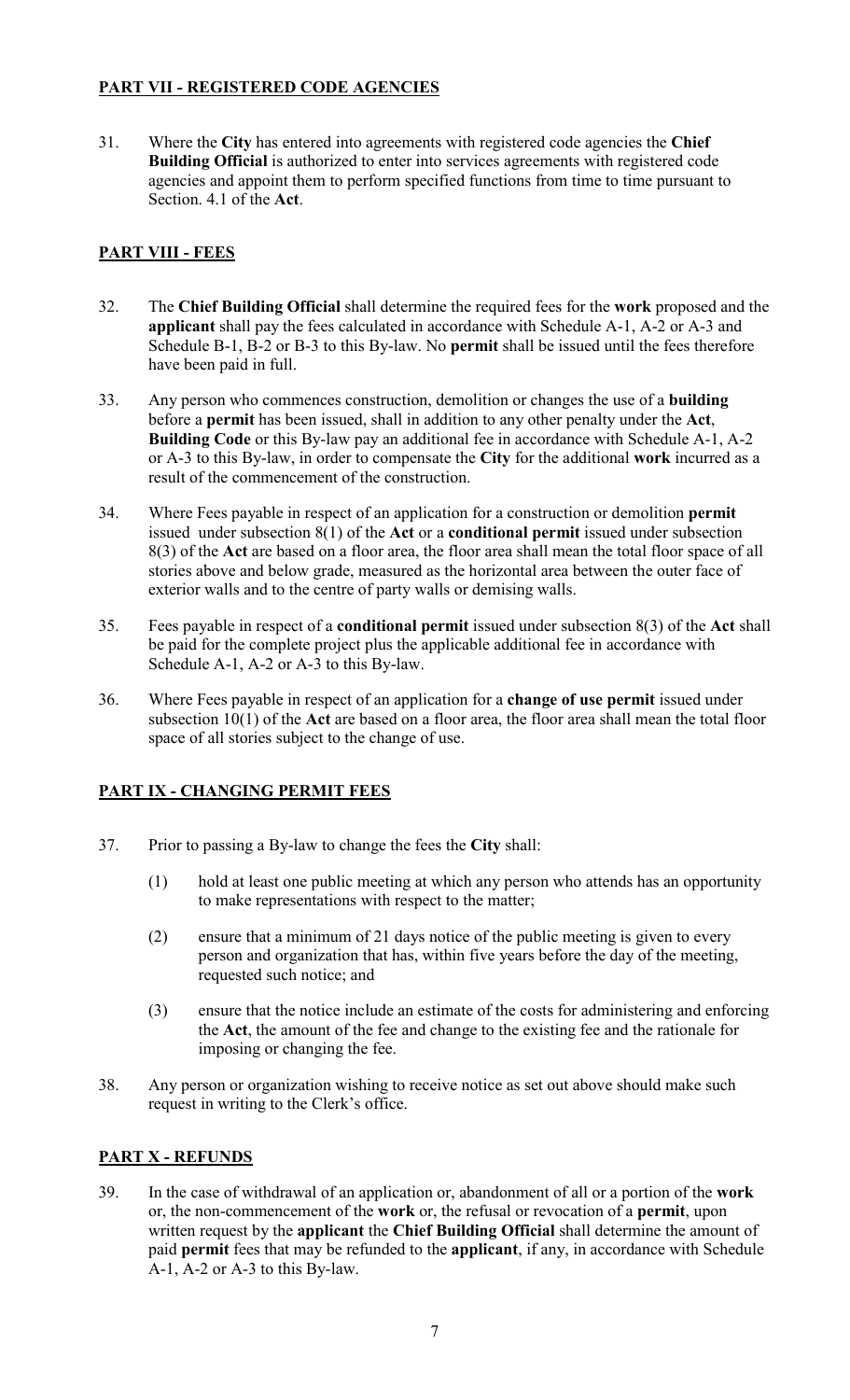# PART X1 - FENCING

- 40. Where, in the opinion of the Chief Building Official, a construction or demolition site presents a particular hazard to the public, the Chief Building Official may, under clauses  $7(1)(i)$  and  $7(1)(j)$  of the Act, require the erection of such fencing as the Chief Building Official deems necessary to abate that hazard.
- 41. The height of every fence shall be a minimum of 4 feet (1.2 meters) and a maximum of 6 feet (1.8 meters), to be measured from the highest adjacent grade and, shall be of a description as determined by the Chief Building Official.

## PART XII - TRANSFER OF PERMITS

- 42. Every person who acquires land on which construction or demolition is occurring in respect of which a permit has been issued, shall apply to transfer the permit.
- 43. Every application for a transfer of permit shall be submitted to the Chief Building Official and shall:
	- (1) use the provincial application form, "Application for a Permit to Construct or Demolish";
	- (2) include such information as may be determined by the Chief Building Official; and
	- (3) be accompanied by the required fee as required in Schedule A-1, A-2 or A-3 to this By-law.

## PART XIII - PENALTY

- 44. Any person who contravenes any provision of this By-law is guilty of an offence and liable;
	- (1) on a first conviction to a fine of not more than \$50,000.00 and
	- (2) on any subsequent conviction, to a fine of not more than \$100,000.00.
- 45. When the person convicted is a corporation, the maximum fines are \$100,000.00 on a first offence and \$200,000.00 for any subsequent offence.

## PART XIV – MISCELLANEOUS

- 46. All Schedules to this By-law form part of this By-law.
- 47. A reference to the singular or the masculine shall be deemed to refer to the plural or feminine as the context may require.
- 48. Should any section, subsection, clause or provision in this By-law be declared by a court of competent jurisdiction to be invalid, the same shall not affect the validity of this By-law as a whole or any part thereof, other than the part so declared to be invalid.

## PART XV – SCHEDULES

49. The following Schedules are attached to and form part of this By-law:

Schedule "A-1" Permit Fees and Refunds (November 20, 2013 to December 31, 2014) Schedule "A-2" Permit Fees and Refunds (January 1, 2015 to December 31, 2015) Schedule "A-3" Permit Fees and Refunds (January 1, 2016 to December 31, 2016)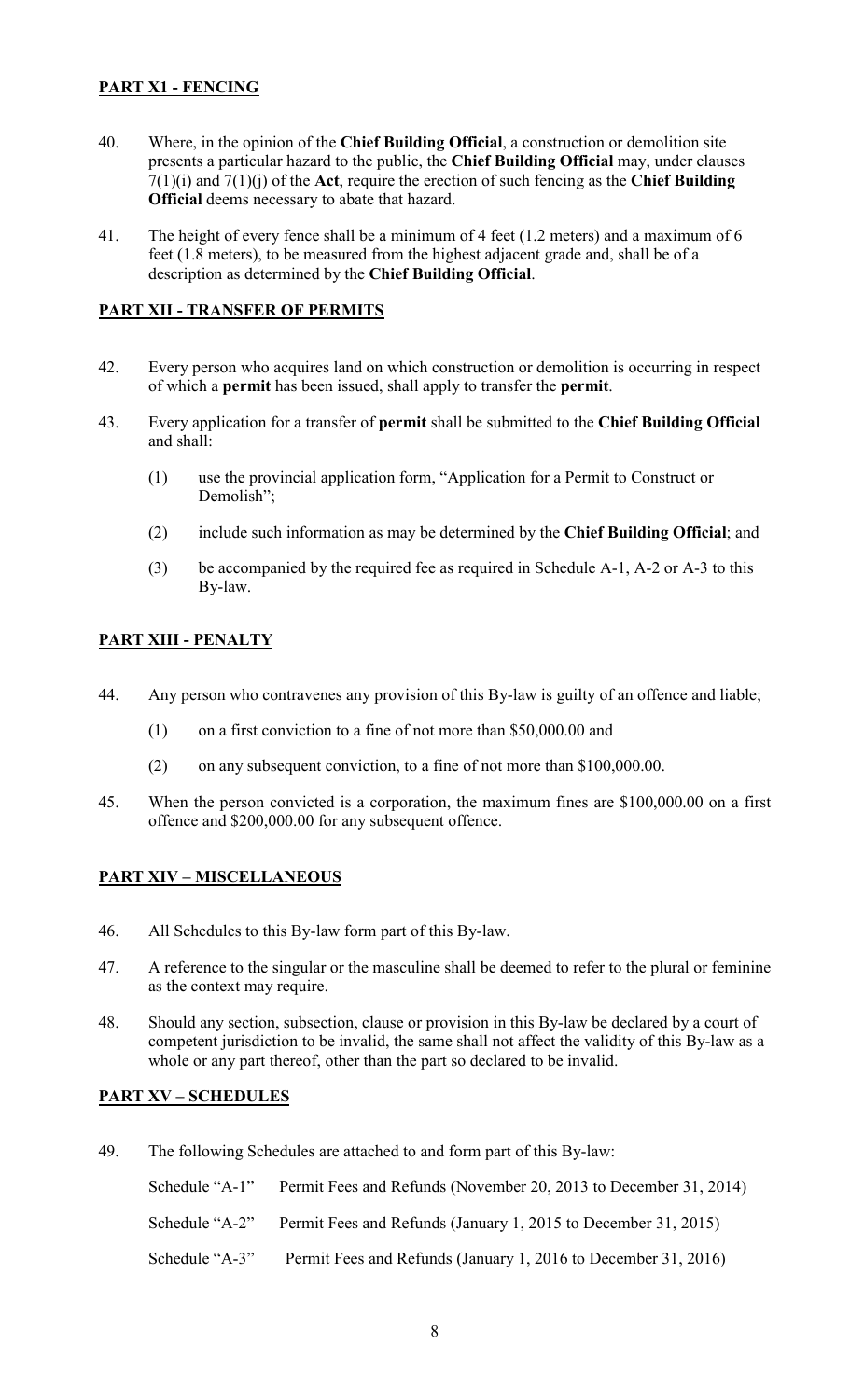| Schedule "B-1" | Building Classification and Permit Fees (November 20, 2013 to<br>December 31, 2014) |
|----------------|-------------------------------------------------------------------------------------|
| Schedule "B-2" | Building Classification and Permit Fees (January 1, 2015 to December<br>31, 2015)   |
| Schedule "B-3" | Building Classification and Permit Fees (January 1, 2016 to December<br>31, 2016)   |
| Schedule "C"   | Forms                                                                               |
| Schedule "D"   | Plans and Specifications                                                            |
| Schedule "E"   | Prescribed Notices/Inspections                                                      |

## PART XVI - REPEAL

50. By-law 0060-2012, as amended, is repealed effective at the end of the day on which this Bylaw is enacted and passed.

# PART XVII - SHORT TITLE

51. This By-law shall be known and may be cited as the "Building By-law".

# PART XVIII - EFFECTIVE DATE

52. This By-law comes into force at the beginning of the day after the day this By-law is enacted and passed.

ENACTED AND PASSED this  $20<sup>th</sup>$  day of November, 2013. Signed by: Hazel McCallion, Mayor and Crystal Greer, City Clerk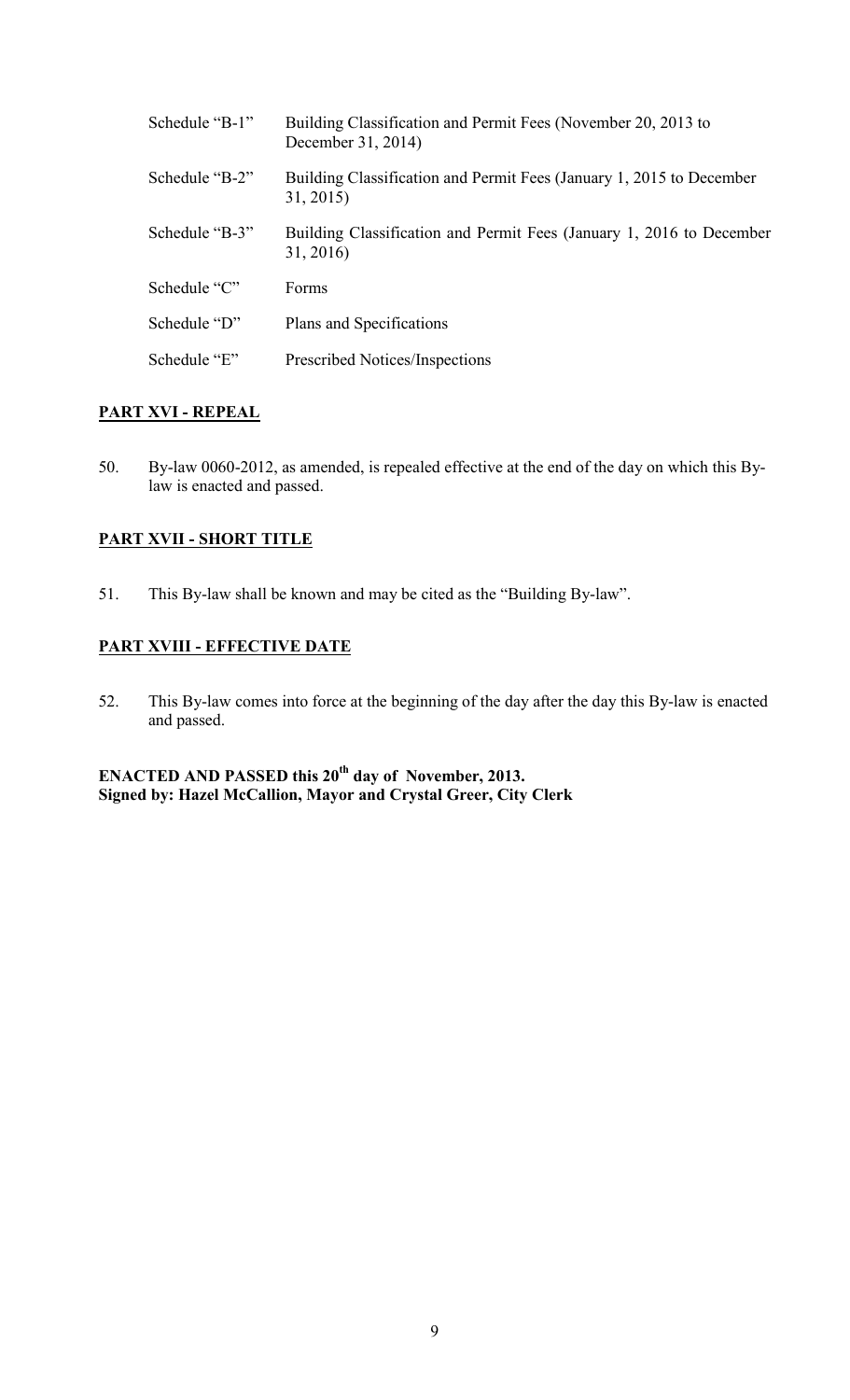## SCHEDULE "A-1"

## Effective November 20, 2013 to December 31, 2014

## Permit Fees and Refunds

## 1. FEES

The minimum fee for a permit shall be \$135.00 for residential and \$225.00 for non-residential, unless stated otherwise.

## 1.1 CLASS OF PERMIT PERMIT FEE

1.1.1 Construct a building as defined See Schedule "B-1" for Building by Section 1 of the Building Code Act, classifications and permit fees. including a building intended for farming purposes, may be divided into the following classes of permits:

1.1.1.1. Complete Building

 For new building construction including additions and alterations to existing buildings (this permit includes associated drains, plumbing and mechanical works, but does not include mechanical site services that serve more than one building.)

- 1.1.1.2 Foundation Component
- 1.1.1.3 Foundation to Roof Component (Superstructure)
- 1.1.1.4 Plumbing Component
- 1.1.1.5 Drain Component (this permit may include drains within a building and/or mechanical site services that serve one building only.)
- 1.1.1.6 Mechanical Component For heating, ventilation, air conditioning and air contaminant extraction systems 1.1.1.7 Designated Structures
- Includes all structures designated under Division A, Part 1, Article 1.3.1.1. of the Building Code
- 1.1.2 For permits required in Article 1.1.1.1 \$340.00 additional fee for each when divided into partial permits partial permit, unless stated
- 1.1.3 Site services (for mechanical site services \$340.00 for each building or that serve more than one building blocks of units serviced that serve more than one building
- 
- 1.1.5 Demolish a building or \$16.50 per 100 square metres or
- 

otherwise

**1.1.4** Sewage System \$550.00 for a new or replacement sewage system \$275.00 for repairs to an existing sewage system

interior demolition portion thereof of gross floor area demolished, minimum \$225.00 Accessory residential structure \$135.00 each

1.1.6 Authorize occupancy of a \$170.00 per dwelling unit or building prior to its completion \$16.50 per 100 square metres or part thereof of a Commercial or Industrial Building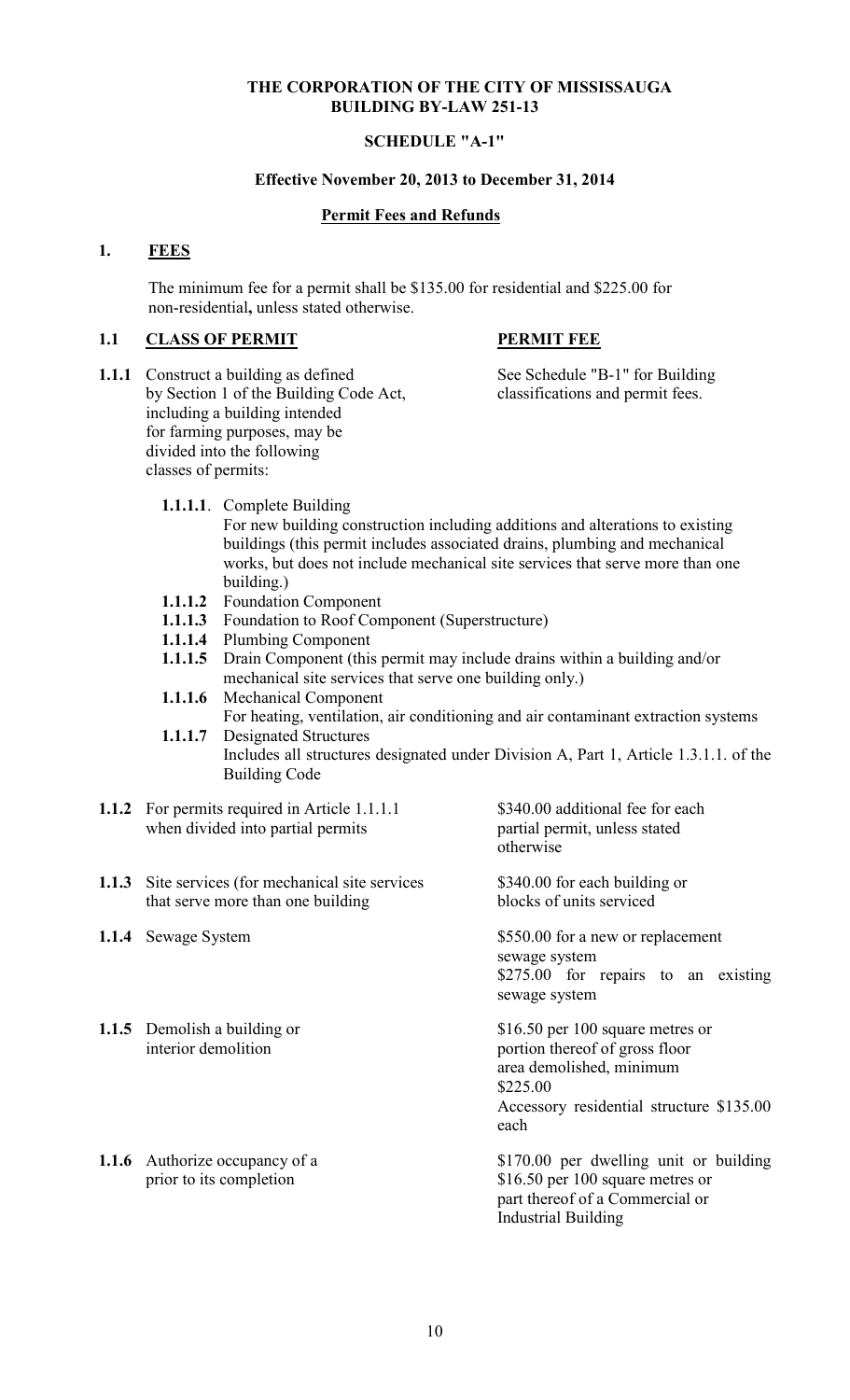### Effective November 20, 2013 to December 31, 2014

## Permit Fees and Refunds

|       | 1.1.7 Authorize occupancy of a<br>Building of residential occupancy                                                                                                                                 | \$105.00 per dwelling unit<br>payable at time of building<br>permit application or permit<br>issuance as applicable                                                                                                    |
|-------|-----------------------------------------------------------------------------------------------------------------------------------------------------------------------------------------------------|------------------------------------------------------------------------------------------------------------------------------------------------------------------------------------------------------------------------|
| 1.1.8 | Material change (revision) to a plan<br>specification, or other information<br>accompanying a permit application, or<br>on the basis of which a permit was<br>issued by the Chief Building Official | \$120.00 per hour or portion<br>thereof of permit application<br>review and site inspection<br>required in relation thereto, if<br>the hours are worked on regular<br>time or \$170.00 per hour if<br>worked overtime. |
|       | 1.1.9 Change of use permit                                                                                                                                                                          | \$120.00 per hour or portion thereof of<br>permit application review and inspection<br>time, minimum \$270.00.                                                                                                         |
|       | 1.1.10 Conditional permit                                                                                                                                                                           | Regular fee for complete building plus<br>an additional 20% of the fee, minimum<br>\$750.00 to a maximum of \$7,500.00.                                                                                                |
|       | <b>1.1.11</b> Transfer permit (to new owner)                                                                                                                                                        | \$160.00.                                                                                                                                                                                                              |
|       | <b>1.1.12</b> Duplicate copy of permit                                                                                                                                                              | \$105.00                                                                                                                                                                                                               |
|       | <b>1.1.13</b> Alternative Solution Review                                                                                                                                                           | \$750.00                                                                                                                                                                                                               |

- 1.2 In order to compensate the City of Mississauga for additional work and expense in plan examination, if new, additional or revised information is submitted for a permit application which applies to some or all of the permit which has already been reviewed, the greater of \$140.00 or the additional review time spent, measured to the nearest whole hour, multiplied by the hourly rate of \$120.00, if the hours are worked on regular time or \$170.00 per hour if worked on overtime.
- 1.3 Only applicants for building permits with a value of over \$10,000 may elect to either:
	- 1.3.1 Pay the full permit fee at the time of application; or
	- 1.3.2 Pay 50% of the full permit fee at the time of application per building permit application to a maximum amount of \$20,000 and the balance at the time of permit issuance.
- 1.4 With respect to work commenced prior to permit issuance or permit application as described in 1.1.1, 1.1.2, 1.1.3, 1.1.4, 1.1.5 and 1.1.7 above, to compensate the municipality for the additional expenditure required because of such unlawful commencement, the permit fee prescribed shall be increased by the greater of \$100.00 or with respect to work commenced before permit application 20% and, with respect to work commenced after permit application, but before permit issuance, 10% of the required permit fee based on the entire work to be performed and exclusive of any part into which the application for permit may be sub-divided, to a maximum of \$6,000.00.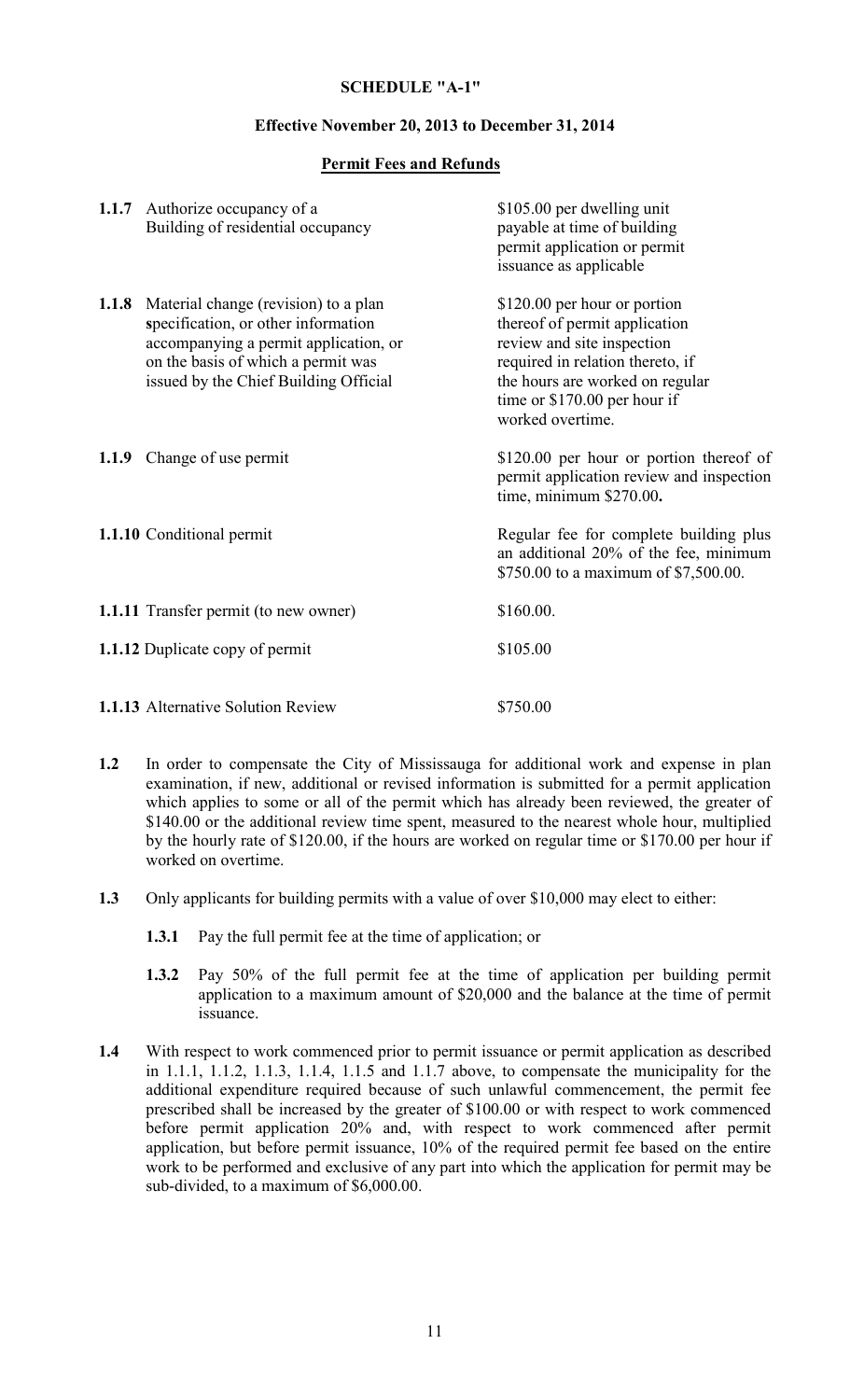## Effective November 20, 2013 to December 31, 2014

## Permit Fees and Refunds

# 2. REFUNDS OF PERMIT FEES

- 2.1 Pursuant to Part 10 of this By-law, the portion of the total calculated permit fee that may be refunded shall be a percentage of the total fees payable under this By-law, calculated as follows in regard to functions undertaken by the municipality:
	- 2.1.1 85% if administrative functions only have been performed;
	- 2.1.2 75% if administrative and zoning or Building Code permit application review functions only have been performed;
	- 2.1.3 55% if administrative, zoning and Building Code permit application review functions have been performed;
	- 2.1.4 45% if the permit has been issued and no field inspections have been performed subsequent to permit issuance, and
	- 2.1.5 5% shall additionally be deducted for each field inspection that has been performed subsequent to permit issuance.
	- 2.1.6 0% after a period of not less than three (3) years from the date of application being received, if the application has not been cancelled, or the permit has not been issued, or an issued permit has not been acted upon.
- 2.2 If the calculated refund is less than \$150.00, no refund shall be made for the fees paid.
- 2.3 The refund shall be returned to the owner named on the application for a building permit or person named on the fee receipt, unless such person advises the Chief Building Official, in writing and prior to the release of the refund, of a change in name, in which case the refund shall be returned to the person then authorized to receive it.
- 2.4 The refund, if applicable, shall be the difference between total calculated fee for functions undertaken and the deposit made at time of permit application.
- 2.5 If an overpayment of a permit fee occurs on a permit application and the overpayment is less than \$100.00 the difference will not be refunded.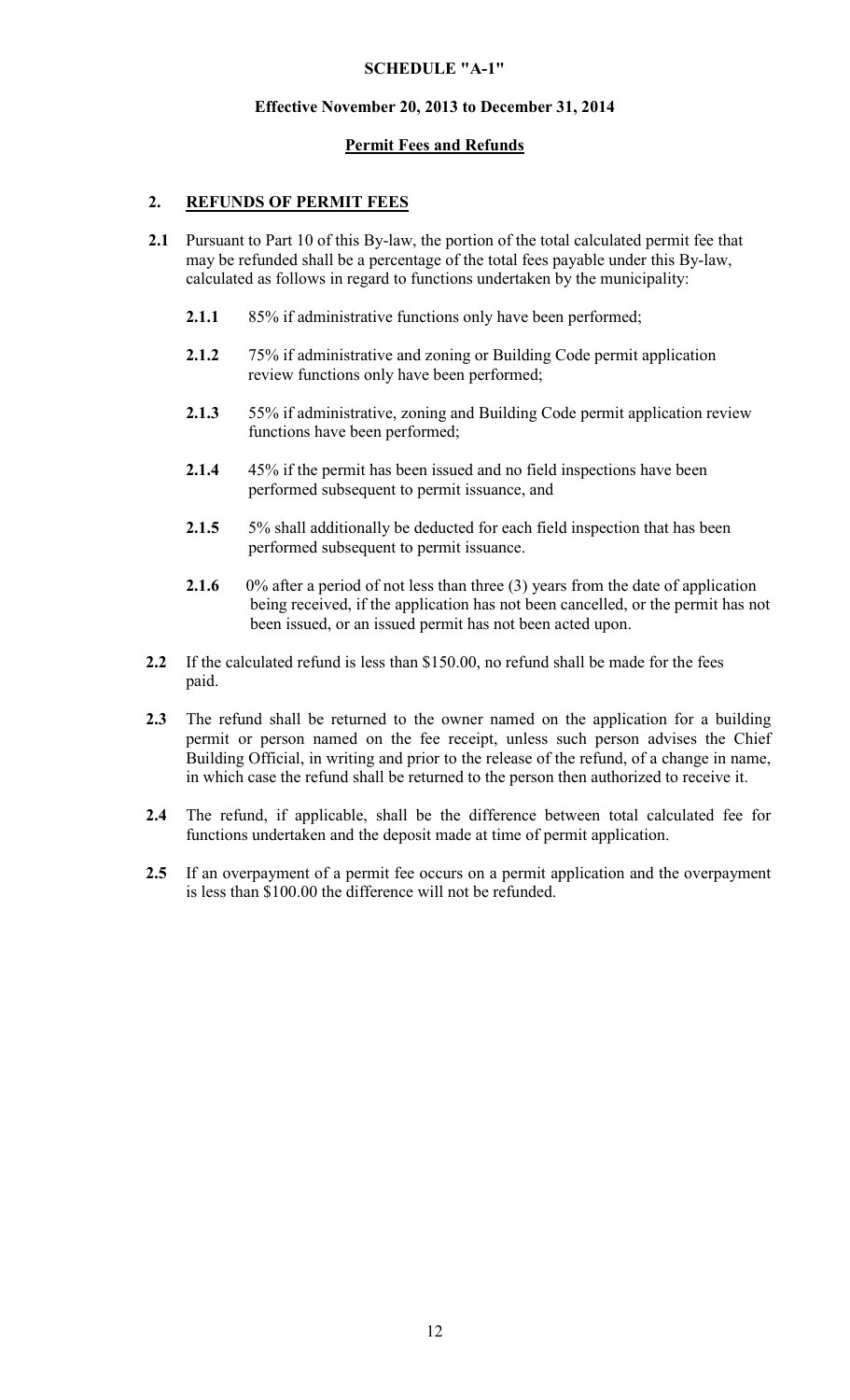## SCHEDULE "A-2"

## Effective January 1, 2015 to December 31, 2015

## Permit Fees and Refunds

## 1. FEES

The minimum fee for a permit shall be \$140.00 for residential and \$235.00 for non-residential, unless stated otherwise.

## 1.1 CLASS OF PERMIT PERMIT FEE

1.1.1 Construct a building as defined See Schedule "B-2" for Building by Section 1 of the Building Code Act, classifications and permit fees. including a building intended for farming purposes, may be divided into the following classes of permits:

1.1.1.1. Complete Building

 For new building construction including additions and alterations to existing buildings (this permit includes associated drains, plumbing and mechanical works, but does not include mechanical site services that serve more than one building.)

- 1.1.1.2 Foundation Component
- 1.1.1.3 Foundation to Roof Component (Superstructure)
- 1.1.1.4 Plumbing Component
- 1.1.1.5 Drain Component (this permit may include drains within a building and/or mechanical site services that serve one building only.)
- 1.1.1.6 Mechanical Component For heating, ventilation, air conditioning and air contaminant extraction systems 1.1.1.7 Designated Structures
- Includes all structures designated under Division A, Part 1, Article 1.3.1.1. of the Building Code
- 1.1.2 For permits required in Article 1.1.1.1 \$355.00 additional fee for each when divided into partial permits partial permit, unless stated
- 1.1.3 Site services (for mechanical site services \$355.00 for each building or that serve more than one building blocks of units serviced
- 
- 1.1.5 Demolish a building or \$17.50 per 100 square metres or
- 

otherwise

**1.1.4** Sewage System \$575.00 for a new or replacement sewage system \$285.00 for repairs to an existing sewage system

interior demolition portion thereof of gross floor area demolished, minimum \$235.00 Accessory residential structure \$140.00 each

1.1.6 Authorize occupancy of a \$180.00 per dwelling unit or building prior to its completion \$17.50 per 100 square metres or part thereof of a Commercial or Industrial Building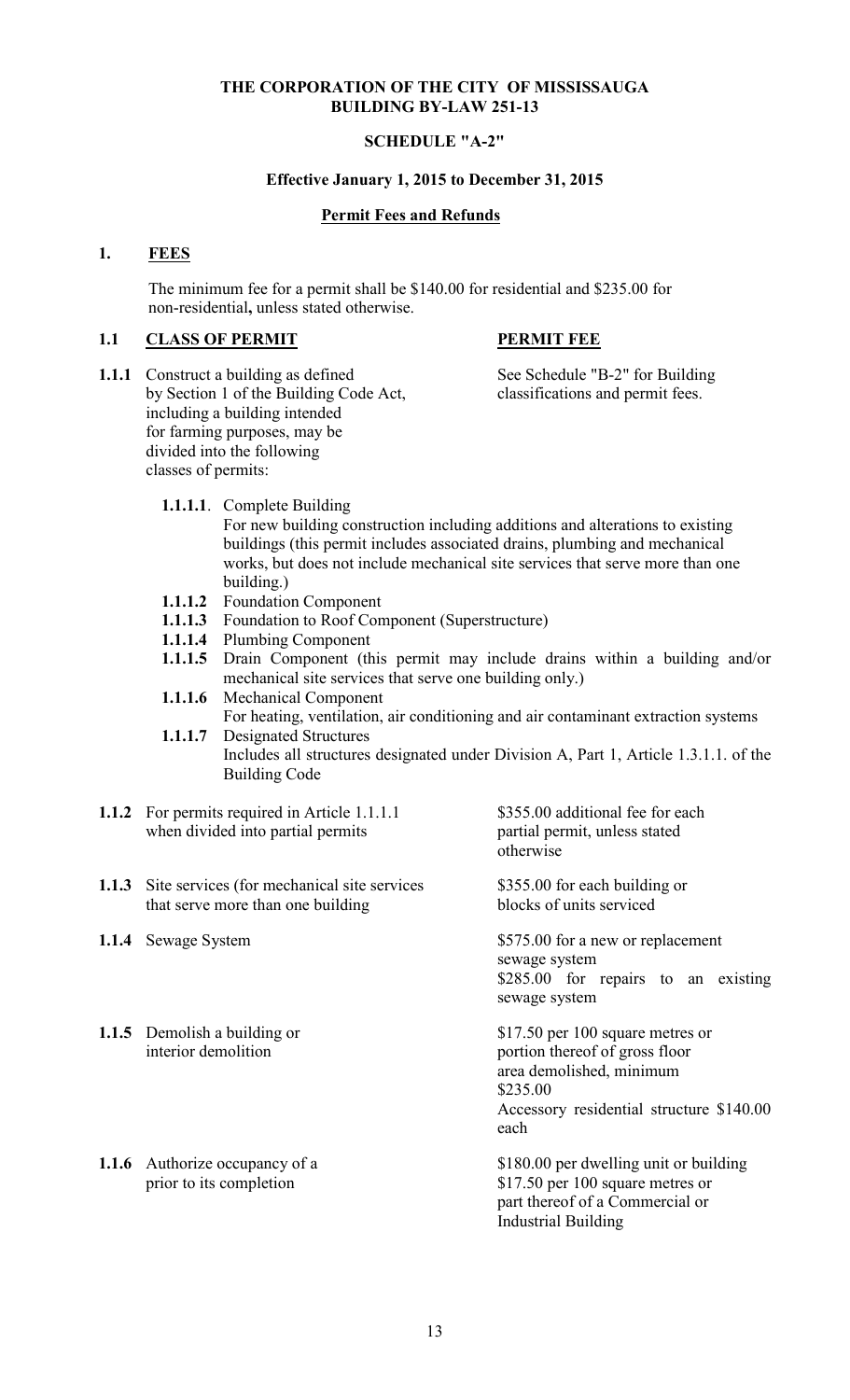## SCHEDULE "A-2"

### Effective January 1, 2015 to December 31, 2015

## Permit Fees and Refunds

|       | 1.1.7 Authorize occupancy of a<br>Building of residential occupancy                                                                                                                                 | \$110.00 per dwelling unit<br>payable at time of building<br>permit application or permit<br>issuance as applicable                                                                                                    |
|-------|-----------------------------------------------------------------------------------------------------------------------------------------------------------------------------------------------------|------------------------------------------------------------------------------------------------------------------------------------------------------------------------------------------------------------------------|
| 1.1.8 | Material change (revision) to a plan<br>specification, or other information<br>accompanying a permit application, or<br>on the basis of which a permit was<br>issued by the Chief Building Official | \$125.00 per hour or portion<br>thereof of permit application<br>review and site inspection<br>required in relation thereto, if<br>the hours are worked on regular<br>time or \$180.00 per hour if<br>worked overtime. |
|       | 1.1.9 Change of use permit                                                                                                                                                                          | \$125.00 per hour or portion thereof of<br>permit application review and inspection<br>time, minimum \$280.00.                                                                                                         |
|       | 1.1.10 Conditional permit                                                                                                                                                                           | Regular fee for complete building plus<br>an additional 20% of the fee, minimum<br>\$800.00 to a maximum of \$7,500.00.                                                                                                |
|       | <b>1.1.11</b> Transfer permit (to new owner)                                                                                                                                                        | \$165.00.                                                                                                                                                                                                              |
|       | <b>1.1.12</b> Duplicate copy of permit                                                                                                                                                              | \$110.00                                                                                                                                                                                                               |
|       | <b>1.1.13</b> Alternative Solution Review                                                                                                                                                           | \$850.00                                                                                                                                                                                                               |

- 1.2 In order to compensate the City of Mississauga for additional work and expense in plan examination, if new, additional or revised information is submitted for a permit application which applies to some or all of the permit which has already been reviewed, the greater of \$145.00 or the additional review time spent, measured to the nearest whole hour, multiplied by the hourly rate of \$125.00, if the hours are worked on regular time or \$180.00 per hour if worked on overtime.
- 1.3 Only applicants for building permits with a value of over \$10,000 may elect to either:

1.3.1 Pay the full permit fee at the time of application; or

- 1.3.2 Pay 50% of the full permit fee at the time of application per building permit application to a maximum amount of \$20,000 and the balance at the time of permit issuance.
- 1.4 With respect to work commenced prior to permit issuance or permit application as described in 1.1.1, 1.1.2, 1.1.3, 1.1.4, 1.1.5 and 1.1.7 above, to compensate the municipality for the additional expenditure required because of such unlawful commencement, the permit fee prescribed shall be increased by the greater of \$110.00 or with respect to work commenced before permit application 20% and, with respect to work commenced after permit application, but before permit issuance, 10% of the required permit fee based on the entire work to be performed and exclusive of any part into which the application for permit may be sub-divided, to a maximum of \$6,500.00.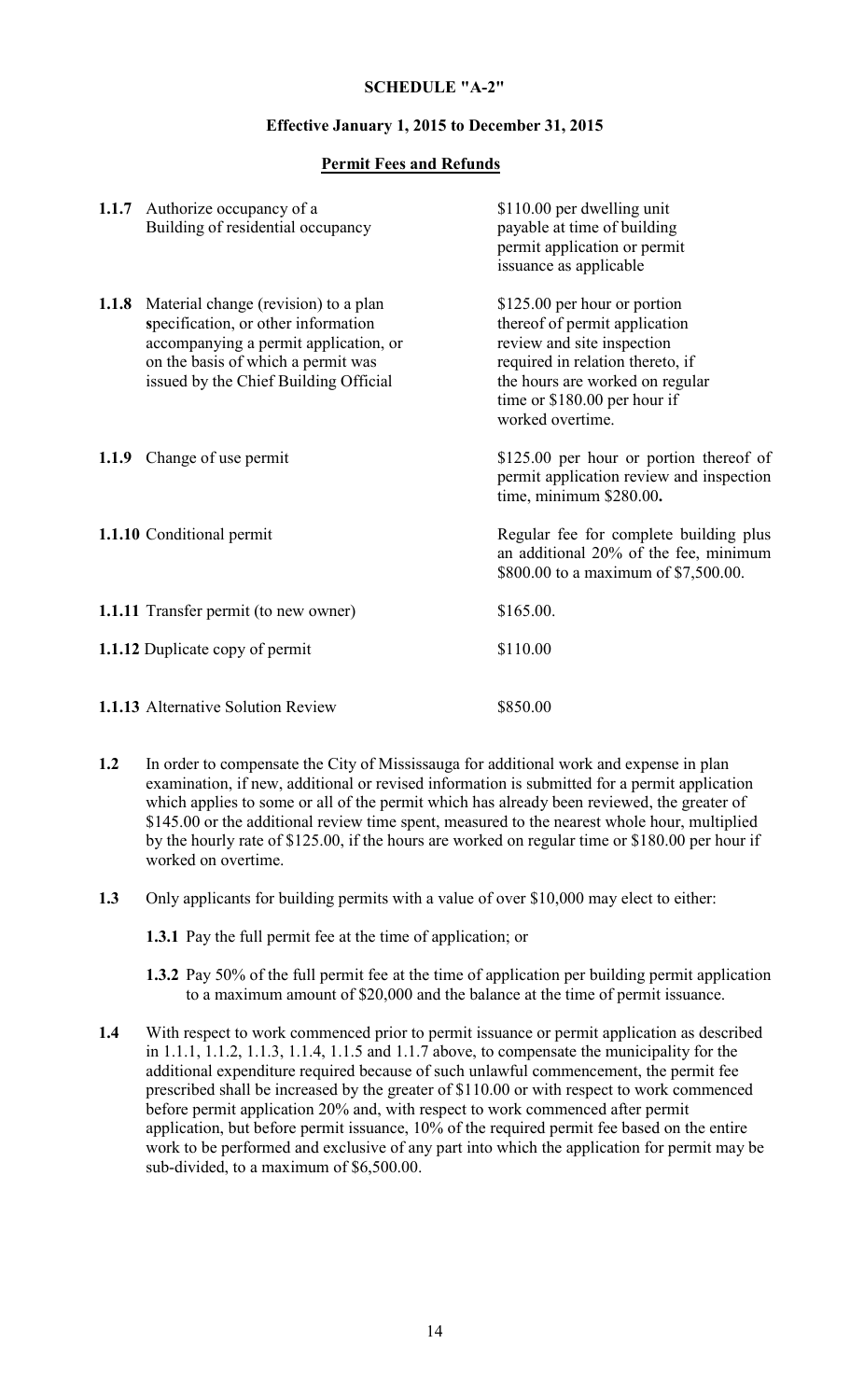# SCHEDULE "A-2"

## Effective January 1, 2015 to December 31, 2015

## Permit Fees and Refunds

## 2. REFUNDS OF PERMIT FEES

- 2.1 Pursuant to Part 10 of this By-law, the portion of the total calculated permit fee that may be refunded shall be a percentage of the total fees payable under this By-law, calculated as follows in regard to functions undertaken by the municipality:
	- 2.1.1 85% if administrative functions only have been performed;
	- 2.1.2 75% if administrative and zoning or Building Code permit application review functions only have been performed;
	- 2.1.3 55% if administrative, zoning and Building Code permit application review functions have been performed;
	- 2.1.4 45% if the permit has been issued and no field inspections have been performed subsequent to permit issuance, and
	- 2.1.5 5% shall additionally be deducted for each field inspection that has been performed subsequent to permit issuance.
	- 2.1.6 0% after a period of not less than three (3) years from the date of application being received, if the application has not been cancelled, or the permit has not been issued, or an issued permit has not been acted upon.
- 2.2 If the calculated refund is less than \$150.00, no refund shall be made for the fees paid.
- 2.3 The refund shall be returned to the owner named on the application for a building permit or person named on the fee receipt, unless such person advises the Chief Building Official, in writing and prior to the release of the refund, of a change in name, in which case the refund shall be returned to the person then authorized to receive it.
- 2.4 The refund, if applicable, shall be the difference between total calculated fee for functions undertaken and the deposit made at time of permit application.
- 2.5 If an overpayment of a permit fee occurs on a permit application and the overpayment is less than \$100.00 the difference will not be refunded.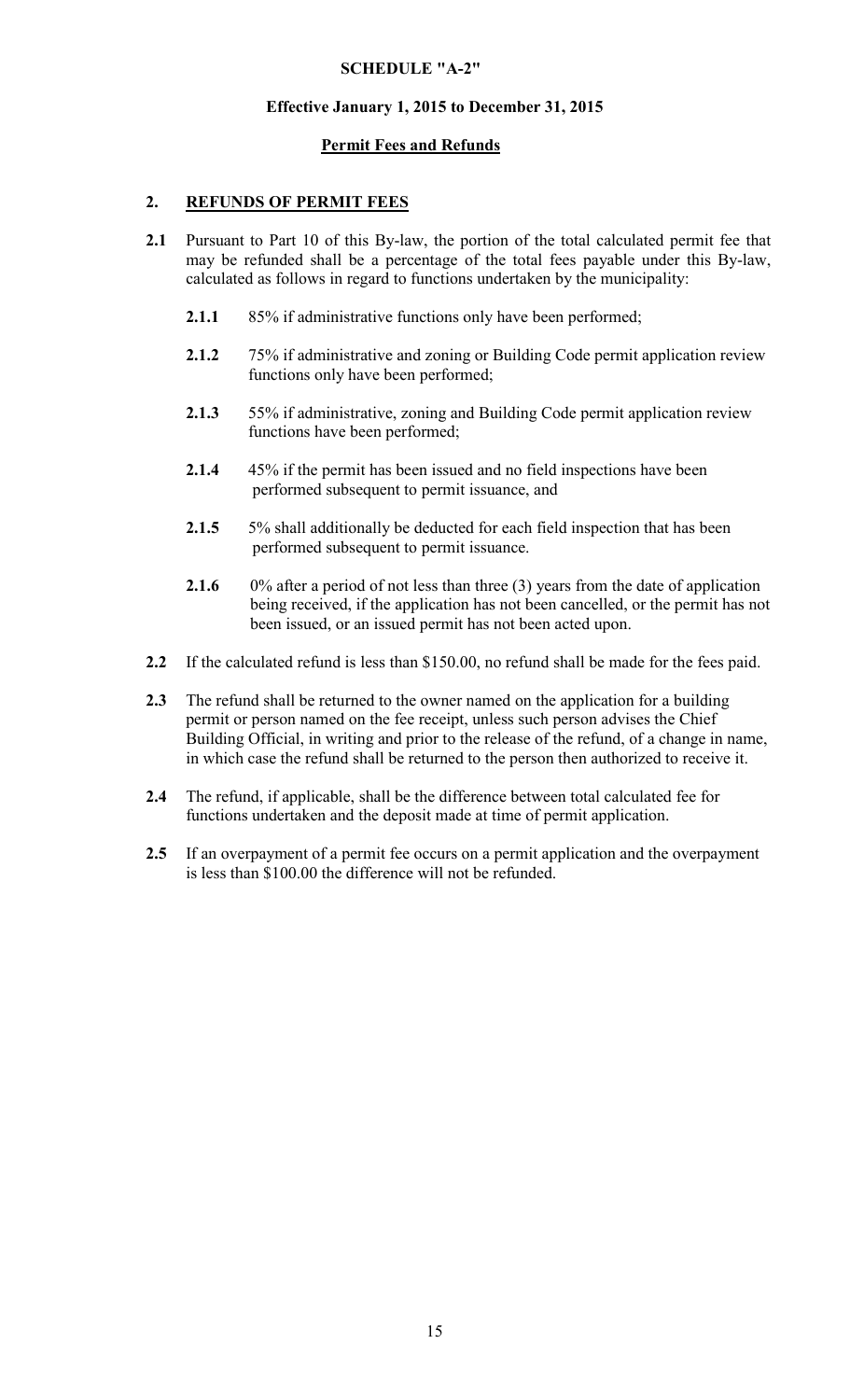## SCHEDULE "A-3"

## Effective January 1, 2016 to December 31, 2016

## Permit Fees and Refunds

## 1. FEES

The minimum fee for a permit shall be \$145.00 for residential and \$245.00 for non-residential, unless stated otherwise.

## 1.1 CLASS OF PERMIT PERMIT FEE

- 1.1.1 Construct a building as defined See Schedule "B-3" for Building by Section 1 of the Building Code Act, classifications and permit fees. including a building intended for farming purposes, may be divided into the following classes of permits:
	- 1.1.1.1. Complete Building

 For new building construction including additions and alterations to existing buildings (this permit includes associated drains, plumbing and mechanical works, but does not include mechanical site services that serve more than one building.)

- 1.1.1.2 Foundation Component
- 1.1.1.3 Foundation to Roof Component (Superstructure)
- 1.1.1.4 Plumbing Component
- 1.1.1.5 Drain Component (this permit may include drains within a building and/or mechanical site services that serve one building only.)
- 1.1.1.6 Mechanical Component
- For heating, ventilation, air conditioning and air contaminant extraction systems 1.1.1.7 Designated Structures
- Includes all structures designated under Division A, Part 1, Article 1.3.1.1. of the Building Code
- 1.1.2 For permits required in Article 1.1.1.1 \$370.00 additional fee for each when divided into partial permits partial permit, unless stated
- 1.1.3 Site services (for mechanical site services \$370.00 for each building or that serve more than one building blocks of units serviced that serve more than one building
- 
- 1.1.5 Demolish a building or \$18.50 per 100 square metres or
- 

otherwise

1.1.4 Sewage System \$600.00 for a new or replacement sewage system \$300.00 for repairs to an existing sewage system

interior demolition portion thereof of gross floor area demolished, minimum \$245.00 Accessory residential structure \$145.00 each

1.1.6 Authorize occupancy of a \$190.00 per dwelling unit or building prior to its completion \$18.50 per 100 square metres or part thereof of a Commercial or Industrial Building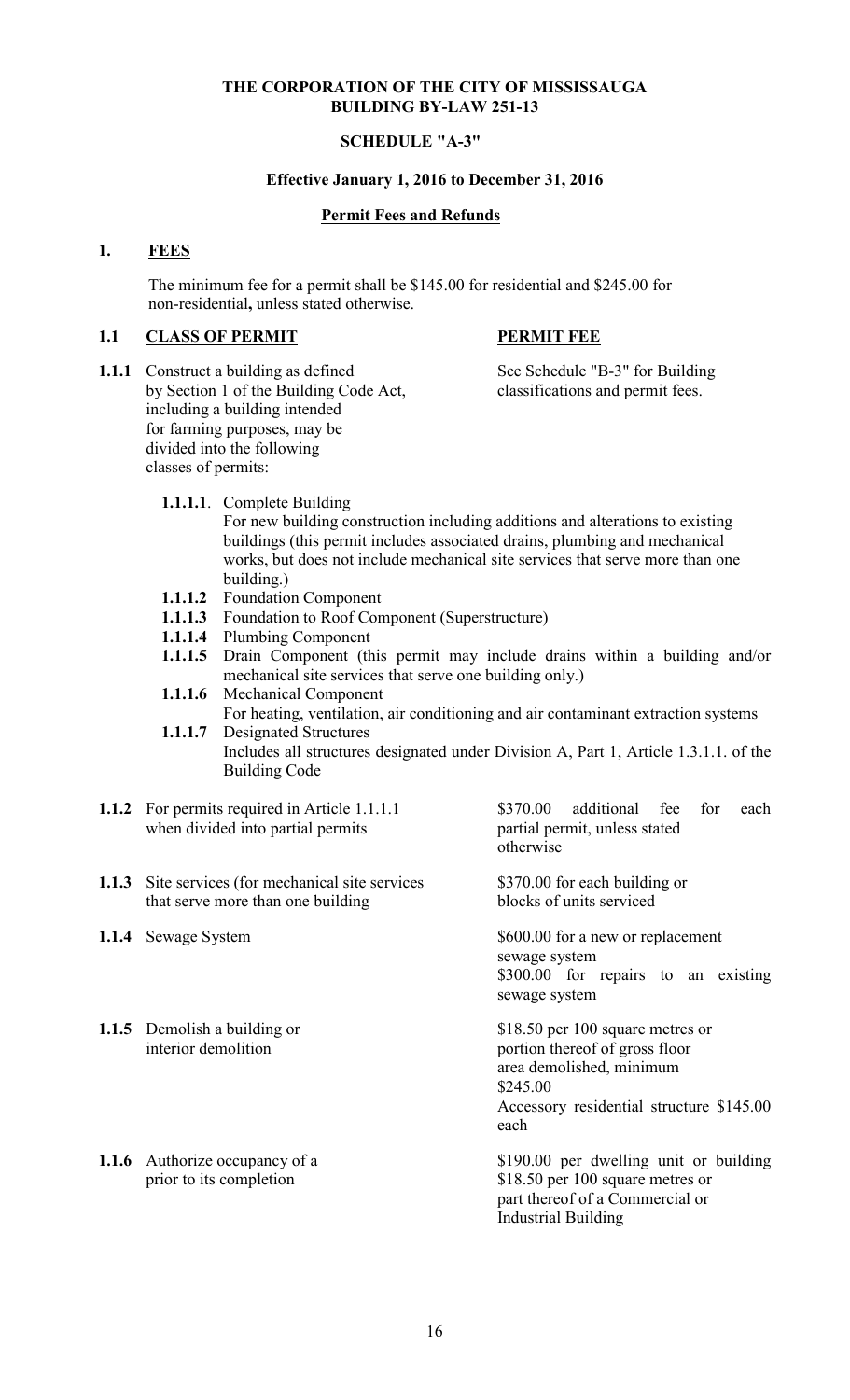### Effective January 1, 2016 to December 31, 2016

## Permit Fees and Refunds

|       | 1.1.7 Authorize occupancy of a<br>Building of residential occupancy                                                                                                                                 | \$115.00 per dwelling unit<br>payable at time of building<br>permit application or permit<br>issuance as applicable                                                                                                    |
|-------|-----------------------------------------------------------------------------------------------------------------------------------------------------------------------------------------------------|------------------------------------------------------------------------------------------------------------------------------------------------------------------------------------------------------------------------|
| 1.1.8 | Material change (revision) to a plan<br>specification, or other information<br>accompanying a permit application, or<br>on the basis of which a permit was<br>issued by the Chief Building Official | \$130.00 per hour or portion<br>thereof of permit application<br>review and site inspection<br>required in relation thereto, if<br>the hours are worked on regular<br>time or \$190.00 per hour if<br>worked overtime. |
|       | 1.1.9 Change of use permit                                                                                                                                                                          | \$130.00 per hour or portion thereof of<br>permit application review and inspection<br>time, minimum \$290.00.                                                                                                         |
|       | 1.1.10 Conditional permit                                                                                                                                                                           | Regular fee for complete building plus<br>an additional 20% of the fee, minimum<br>\$850.00 to a maximum of \$7,500.00.                                                                                                |
|       | <b>1.1.11</b> Transfer permit (to new owner)                                                                                                                                                        | \$170.00.                                                                                                                                                                                                              |
|       | <b>1.1.12</b> Duplicate copy of permit                                                                                                                                                              | \$115.00                                                                                                                                                                                                               |
|       | 1.1.13 Alternative Solution Review                                                                                                                                                                  | \$1,000.00                                                                                                                                                                                                             |

- 1.2 In order to compensate the City of Mississauga for additional work and expense in plan examination, if new, additional or revised information is submitted for a permit application which applies to some or all of the permit which has already been reviewed, the greater of \$150.00 or the additional review time spent, measured to the nearest whole hour, multiplied by the hourly rate of \$130.00, if the hours are worked on regular time or \$190.00 per hour if worked on overtime.
- 1.3 Only applicants for building permits with a value of over \$10,000 may elect to either:

1.3.1 Pay the full permit fee at the time of application; or

- 1.3.2 Pay 50% of the full permit fee at the time of application per building permit application to a maximum amount of \$20,000 and the balance at the time of permit issuance.
- 1.4 With respect to work commenced prior to permit issuance or permit application as described in 1.1.1, 1.1.2, 1.1.3, 1.1.4, 1.1.5 and 1.1.7 above, to compensate the municipality for the additional expenditure required because of such unlawful commencement, the permit fee prescribed shall be increased by the greater of \$120.00 or with respect to work commenced before permit application 20% and, with respect to work commenced after permit application, but before permit issuance, 10% of the required permit fee based on the entire work to be performed and exclusive of any part into which the application for permit may be sub-divided, to a maximum of \$7,000.00.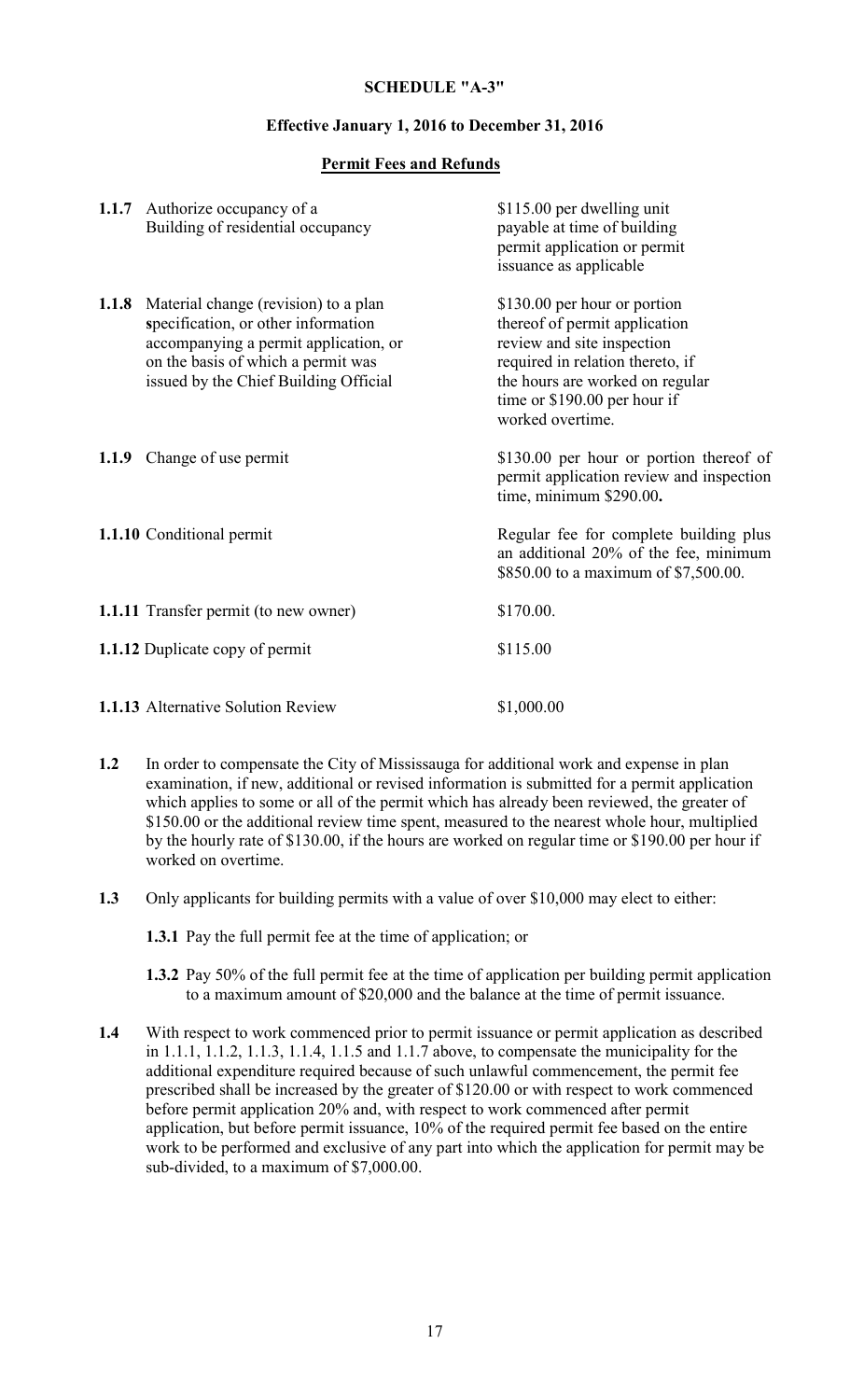## Effective January 1, 2016 to December 31, 2016

## Permit Fees and Refunds

## 2. REFUNDS OF PERMIT FEES

- 2.1 Pursuant to Part 10 of this By-law, the portion of the total calculated permit fee that may be refunded shall be a percentage of the total fees payable under this By-law, calculated as follows in regard to functions undertaken by the municipality:
	- 2.1.1 85% if administrative functions only have been performed;
	- 2.1.2 75% if administrative and zoning or Building Code permit application review functions only have been performed;
	- 2.1.3 55% if administrative, zoning and Building Code permit application review functions have been performed;
	- 2.1.4 45% if the permit has been issued and no field inspections have been performed subsequent to permit issuance, and
	- 2.1.5 5% shall additionally be deducted for each field inspection that has been performed subsequent to permit issuance.
	- 2.1.6 0% after a period of not less than three (3) years from the date of application being received, if the application has not been cancelled, or the permit has not been issued, or an issued permit has not been acted upon.
- 2.2 If the calculated refund is less than \$150.00, no refund shall be made for the fees paid.
- 2.3 The refund shall be returned to the owner named on the application for a building permit or person named on the fee receipt, unless such person advises the Chief Building Official, in writing and prior to the release of the refund, of a change in name, in which case the refund shall be returned to the person then authorized to receive it.
- 2.4 The refund, if applicable, shall be the difference between total calculated fee for functions undertaken and the deposit made at time of permit application.
- 2.5 If an overpayment of a permit fee occurs on a permit application and the overpayment is less than \$100.00 the difference will not be refunded.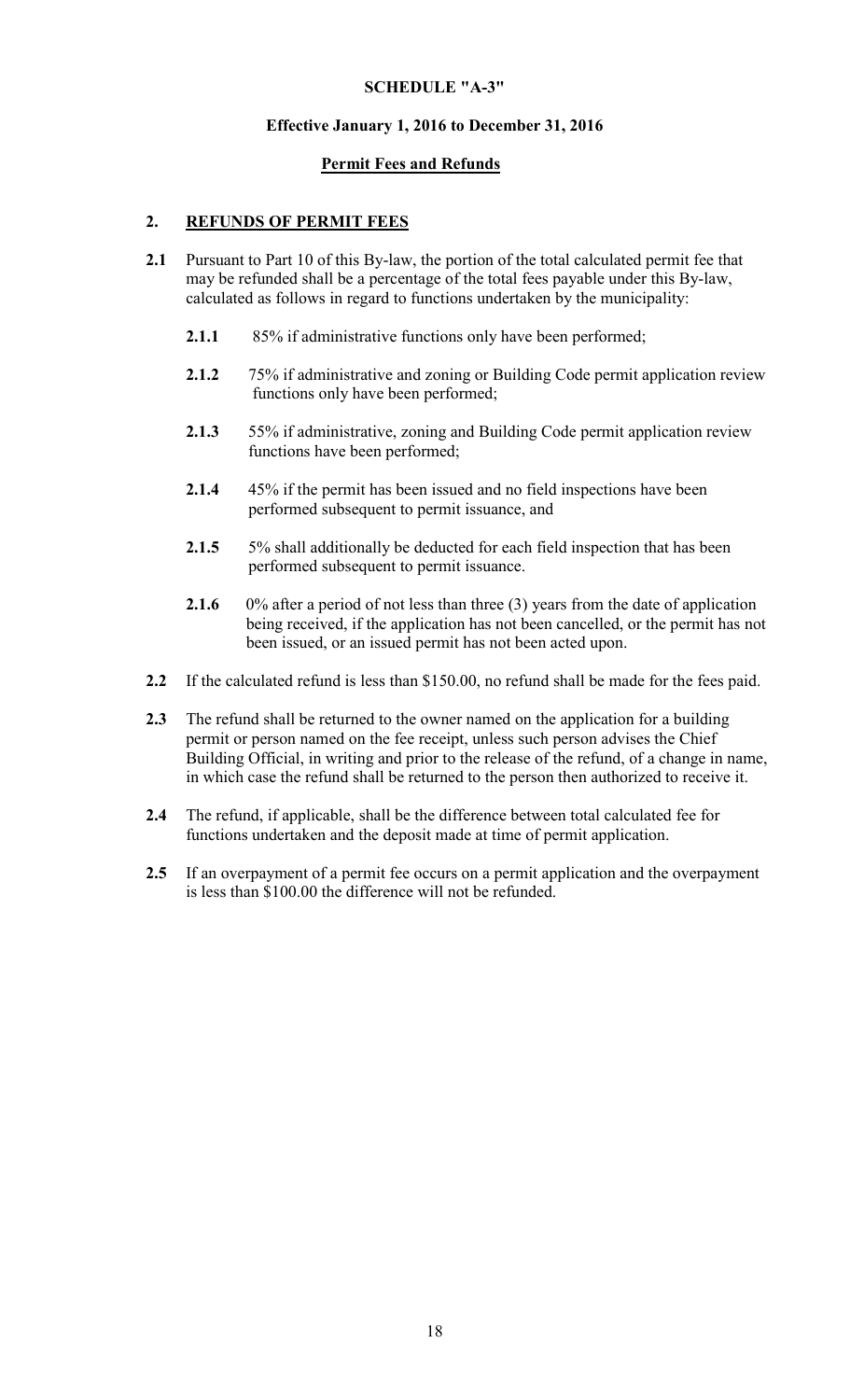## SCHEDULE "B-1"

## Effective November 20, 2013 to December 31, 2014

## Building Classifications and Permit Fees

# (1) CALCULATION OF PERMIT FEES

Permit fees shall be calculated based on the formula given below, unless otherwise specified in this schedule.

**Permit Fee** = Service Index (SI) X Total floor area (A), where floor area (A) is measured to the outer face of exterior walls and to the centre of party walls or demising walls, except when calculating partition work.

## (2) PERMIT FEES

|     | <b>Building Classification</b>                                                   | <b>Service Index (SI)</b><br>S/m <sup>2</sup> |
|-----|----------------------------------------------------------------------------------|-----------------------------------------------|
| (A) | <b>CONSTRUCTION:</b><br>New buildings and additions:                             |                                               |
|     | Group A: Assembly Occupancies<br>Schools, libraries, churches, theatres, arenas, |                                               |

| pools, restaurants, recreation centre,                                                             |       |
|----------------------------------------------------------------------------------------------------|-------|
| transit stations, bus terminals, etc.                                                              | 15.75 |
| Restaurant (shell)                                                                                 | 12.75 |
| Group B: Institutional Occupancies                                                                 |       |
| Hospital, nursing homes, care homes, etc.                                                          | 20.00 |
| Group C: Residential Occupancies                                                                   |       |
| Detached, semis, townhouses, duplexes                                                              | 14.10 |
| All other multiple unit residential buildings (apts. etc)                                          | 15.25 |
| Hotels, motels                                                                                     | 15.75 |
| Residential addition                                                                               | 10.30 |
| Unheated addition                                                                                  | 9.00  |
| Detached garage/shed building to single dwelling<br>Issued Repeats to detached, semis, townhouses, | 4.75  |
| duplexes                                                                                           | 13.00 |
| <b>Basement</b> apartment                                                                          | 8.40  |
| Group D: Business and Personal Services Occupancies                                                |       |
| Office buildings (shell)                                                                           | 12.00 |
| Office buildings (finished)                                                                        | 15.25 |
| Funeral homes, banks, medical clinic, fire halls, etc.                                             | 15.25 |
| Group E: Mercantile Occupancies                                                                    |       |
| Retail stores (shell/strip plazas)                                                                 | 11.10 |
| Retail stores (finished) supermarkets,                                                             |       |
| department stores, car dealerships, etc.                                                           | 14.70 |
|                                                                                                    |       |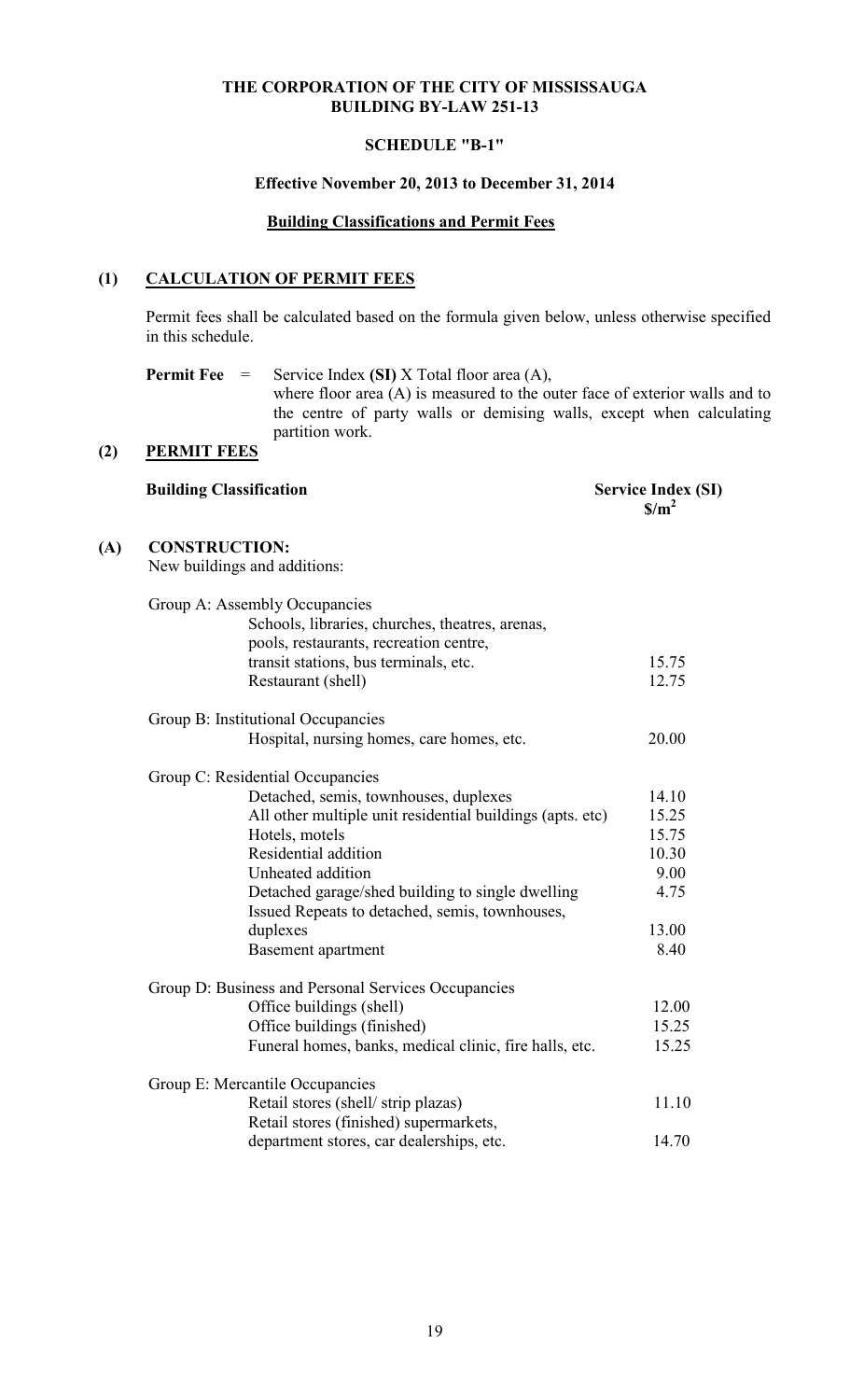## Effective November 20, 2013 to December 31, 2014

## Building Classifications and Permit Fees

|                                                               | <b>Service Index (SI)</b><br>$\frac{\mathrm{s}}{\mathrm{m}^2}$ |
|---------------------------------------------------------------|----------------------------------------------------------------|
| Group F: Industrial Occupancies                               |                                                                |
| Warehouses, factories (shell)( $\leq 10,000$ m <sup>2</sup> ) | 7.40                                                           |
| Warehouses, factories:                                        |                                                                |
| (Single tenancy) (finished) $(\leq 10,000 \text{m}^2)$        | 10.50                                                          |
| Warehouses, factories (shell) $(>10,000m^2)$                  | 6.90                                                           |
| Warehouses, factories :                                       |                                                                |
| (Single tenancy) (finished) $(>10,000 \text{m}^2)$            | 10.00                                                          |
| Gas stations, car washes                                      | 10.00                                                          |
| Canopies (over gas pumps, storage, etc.)                      | 4.20                                                           |
| Parking garages                                               | 5.25                                                           |
| Mezzanines and racking systems                                | 5.25                                                           |
| Offices in warehouses or factories                            | 3.20                                                           |
| Miscellaneous:                                                |                                                                |
| Permanent tents, air supported structures                     | 4.20                                                           |
| Pedestrian bridges, crane runways, etc.                       | 3.20                                                           |
| Finishing basements (Detached, semis,                         |                                                                |
| townhouses, duplexes)                                         | 4.20                                                           |
| Unfinished basement (non-residential)                         | 4.75                                                           |
| Repair or reclad wall (per surface area)                      | 0.32                                                           |
| Parking garage repairs (minor concrete repairs)               | 2.10                                                           |
| Sprinkler                                                     | 0.50                                                           |
|                                                               | Max. \$3,200.00                                                |
| Trailers or buildings on construction                         |                                                                |
| sites for office or sales purpose                             | 9.50                                                           |
| New roof or replacement                                       | 4.20                                                           |
| Roof membrane replacement                                     | 3.70                                                           |

## (B) ALTERATIONS:

Interior alterations and partitioning to new or existing construction and change of occupancy classification:

| Group A: Assembly occupancies (restaurants, churches, etc.)      | 5.00 |
|------------------------------------------------------------------|------|
| Group B: Institutional occupancies                               | 5.00 |
| Group C: Residential occupancies                                 | 5.00 |
| Group D: Business and personal services occupancies              | 5.00 |
| Group E: Mercantile occupancies                                  | 5.00 |
| Group F: Industrial occupancies ( $\leq 10,000$ m <sup>2</sup> ) | 5.00 |
| Industrial occupancies $(>10,000m^2)$                            | 2.70 |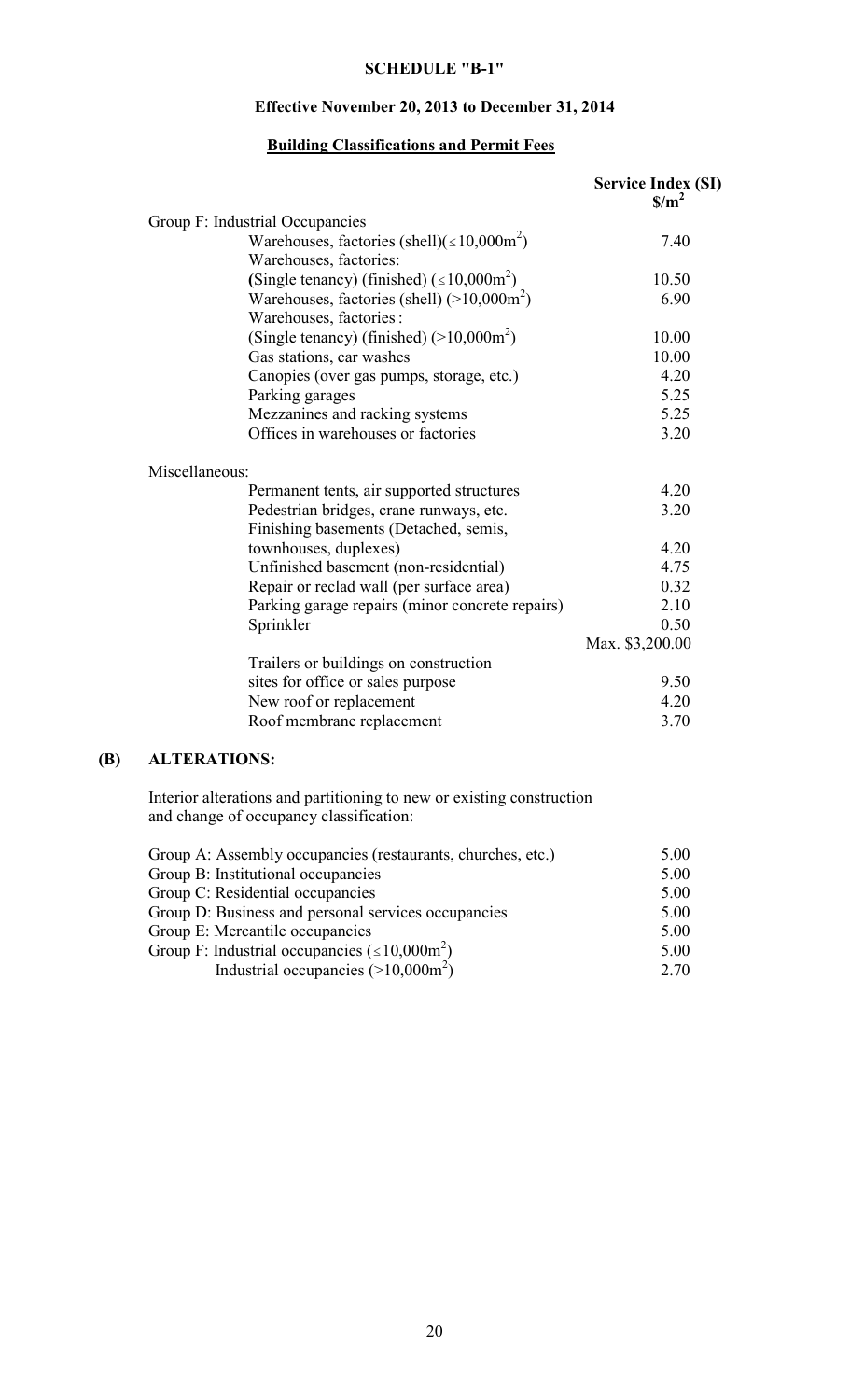# Effective November 20, 2013 to December 31, 2014

# Building Classifications and Permit Fees

| (C) | <b>OTHER MISCELLANEOUS WORK:</b>                                | <b>Flat Fee</b>   |
|-----|-----------------------------------------------------------------|-------------------|
|     | New portable classrooms, new mobile homes, etc.                 | \$450.00 each     |
|     | Moving or relocating a building (portable classrooms, etc.)     | \$235.00 each     |
|     | Temporary tents                                                 | \$170.00 each     |
|     | City temporary tents (see note #7)                              | \$170.00          |
|     | Communication and transmission towers                           | \$315.00 each     |
|     | <b>Solar Collectors</b>                                         |                   |
|     | (detached dwelling, semi-detached dwelling, townhouse dwelling) | \$240.00          |
|     | (industrial, commercial, institutional, and multi-residential)  | \$525.00          |
|     | Foundation for Tanks, Silos, Dust Collectors, etc.              | \$315.00 each     |
|     | Demising walls only                                             | \$265.00 each     |
|     | Fire alarm system                                               | \$600.00          |
|     | Fire suppression system                                         | \$315.00          |
|     | Electromagnetic locks                                           | \$240.00 each     |
|     |                                                                 | Max. \$1,300.00   |
|     | Decks, porches, basement walkout, etc. to single dwelling       | \$135.00 each     |
|     | Fireplaces, wood stoves, etc.                                   | \$135.00 each     |
|     | Window replacements (for multiple unit residential and          |                   |
|     | Non residential buildings)                                      | \$6.60 each       |
|     | Underground and above ground storage tank                       | \$315.00 per tank |
|     | Balcony guard replacements (per m.)                             | \$13.25/m         |
|     |                                                                 | Max. \$1,300.00   |
|     | Balcony repair (concrete)                                       | \$135/5 balconies |
|     |                                                                 | Max. \$1,500.00   |
|     | Retaining walls (per m.)                                        | \$8.40/m          |
|     | Public pools                                                    | \$315.00 each     |
|     | New loading dock door                                           | \$240/door        |
|     |                                                                 | Max. \$1,300.00   |
|     |                                                                 |                   |

#### Service Index (SI)  $\text{S/m}^2$

# (D) MECHANICAL COMPONENTS:

| Heating, ventilation, air conditioning etc.        |      |
|----------------------------------------------------|------|
| (work independent of building permit):             |      |
| Group A: Assembly occupancies                      | 1.05 |
| Group B: Institutional occupancies                 | 1.05 |
| Group C: Residential occupancies                   | 1.05 |
| Group D: Business and personal service occupancies | 1.05 |
| Group E: Mercantile occupancies                    | 1.05 |
| Group F: Industrial occupancies                    | 1.05 |

# Miscellaneous Work: Flat Fee per Unit

| Alternate heating systems – solar, geothermal, etc:             |               |
|-----------------------------------------------------------------|---------------|
| (detached dwelling, semi-detached dwelling, townhouse dwelling) | \$180.00      |
| (industrial, commercial, institutional, and multi-residential)  | \$315.00      |
| Commercial kitchen exhaust (including related make-up air)      | \$315.00      |
| Spray booth, dust collector etc.                                | \$315.00/unit |
| Furnace replacement:                                            |               |
| (detached dwelling, semi-detached dwelling, townhouse dwelling) | \$180.00      |
| Boiler replacement:                                             |               |
| (detached dwelling, semi-detached dwelling, townhouse dwelling) | \$180.00      |
| (industrial, commercial, institutional, and multi-residential)  | \$315.00      |
|                                                                 |               |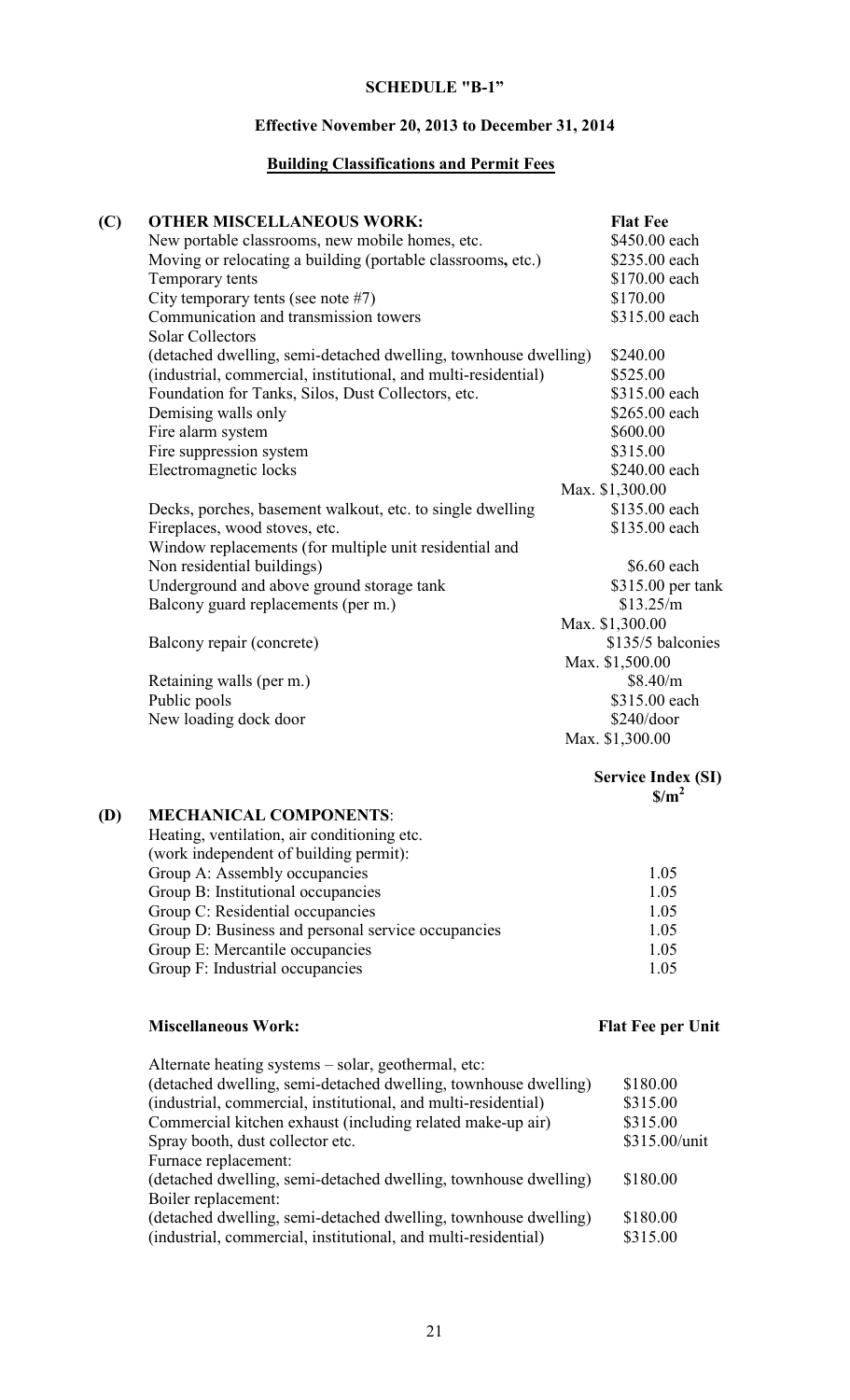# Effective November 20, 2014 to December 31, 2014

# Building Classifications and Permit Fees

| (D) | <b>MECHANICAL COMPONENTS: (Continued)</b><br>HVAC unit installation:                                                                                             |                                        |                                                 |
|-----|------------------------------------------------------------------------------------------------------------------------------------------------------------------|----------------------------------------|-------------------------------------------------|
|     | (unit heater, rooftop unit, make-up air unit)<br>Alterations to mechanical systems                                                                               |                                        | \$180.00                                        |
|     | (space heater, exhaust fan)<br>(duct work only)                                                                                                                  |                                        | \$315.00/unit<br>\$180.00                       |
|     | Full heating system replacement<br>(detached dwelling, semi-detached dwelling, townhouse dwelling)<br>(industrial, commercial, institutional, multi residential) |                                        | \$180.00<br>\$315.00                            |
| (E) | PLUMBING AND DRAIN COMPONENTS:                                                                                                                                   |                                        |                                                 |
|     | Plumbing Fixtures:<br>(Plumbing review only)                                                                                                                     |                                        | <b>Fee per Fixture</b>                          |
|     | Group A: Assembly occupancies                                                                                                                                    |                                        | \$32.00                                         |
|     | Group B: Institutional occupancies                                                                                                                               |                                        | \$32.00                                         |
|     | Group C: Residential occupancies                                                                                                                                 |                                        | \$32.00                                         |
|     | Group D: Business and personal services occupancies                                                                                                              |                                        | \$32.00                                         |
|     | Group E: Mercantile occupancies                                                                                                                                  |                                        | \$32.00                                         |
|     | Group F: Industrial occupancies                                                                                                                                  |                                        | \$32.00                                         |
|     |                                                                                                                                                                  |                                        | \$/lin.m                                        |
|     | <b>Miscellaneous Work:</b>                                                                                                                                       |                                        |                                                 |
|     | Inside sanitary and storm piping                                                                                                                                 |                                        | 1.25                                            |
|     | Outside water services, sanitary and storm piping<br>(when not included in complete building permit or<br>permit for site services)                              |                                        | 3.70                                            |
|     | Replacement of Domestic Water Risers:                                                                                                                            |                                        | \$6.90                                          |
|     |                                                                                                                                                                  |                                        | per riser per floor<br>$(\text{minimum } $175)$ |
|     | Manholes, catchbasins, interceptors, sumps etc.<br>(when not included in complete building permit or<br>permit for site services)                                |                                        | \$32.00 each                                    |
|     | Backwater preventor<br>(detached dwelling, semi-detached dwelling, townhouse dwelling)<br>(industrial, commercial, institutional, and multi-residential)         |                                        | \$180.00<br>\$315.00                            |
| (F) | <b>Signs</b>                                                                                                                                                     |                                        |                                                 |
|     | All Signs                                                                                                                                                        | \$27.50<br>$(\text{minimum } $225.00)$ |                                                 |

\* Fee is per  $m<sup>2</sup>$  or part thereof, of the sign area of each sign face.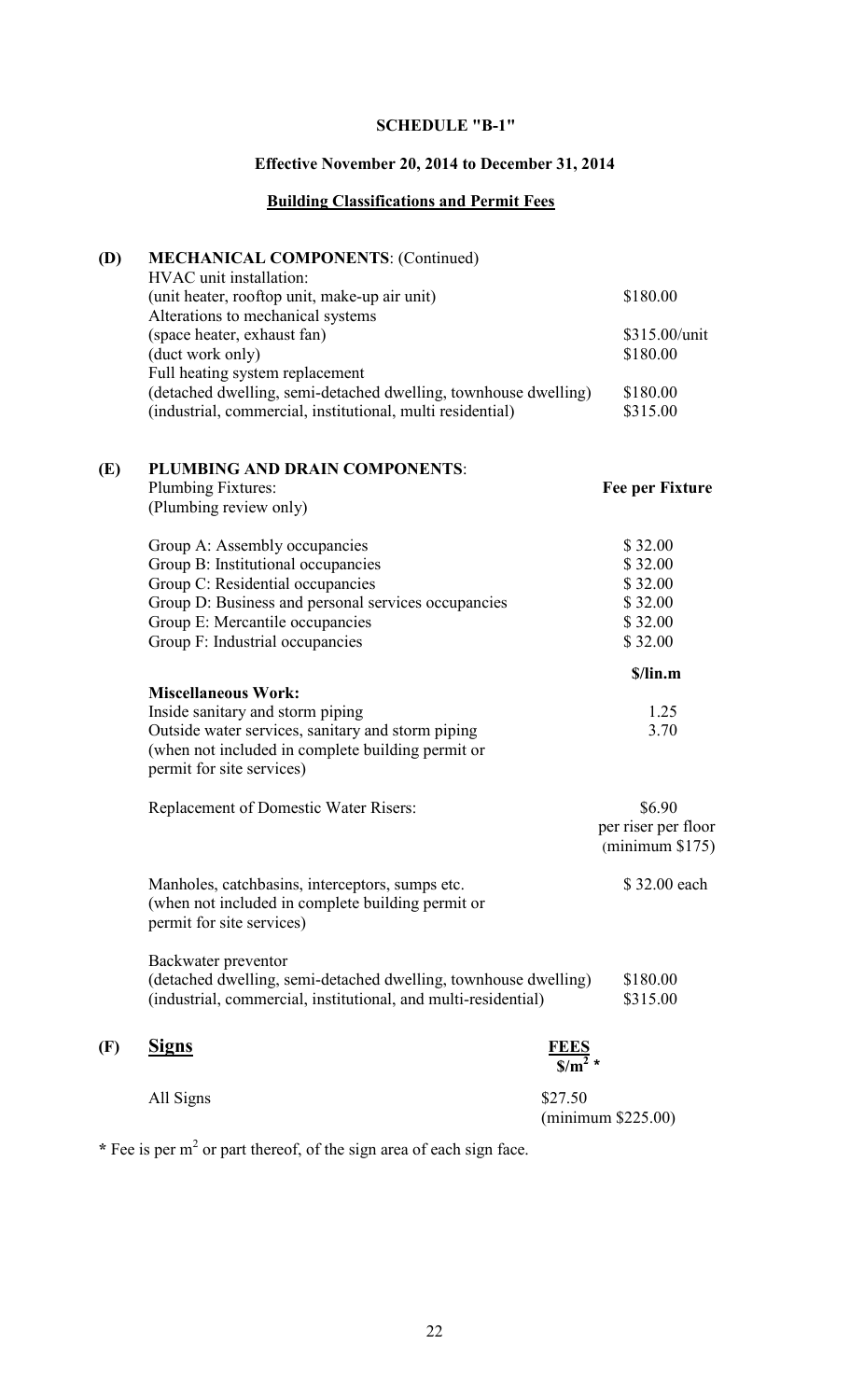## Effective November 20, 2013 to December 31, 2014

## Building Classifications and Permit Fees

## NOTES:

- 1. Fees for classes of permit not described or included in this schedule shall be determined by the Chief Building Official.
- 2. The occupancy classification shall be established in accordance with the occupancy definitions of the Building Code.
- 3. Except as provided in Item 5, the floor area is the sum of the areas of all floors including basement and shall be measured to the outer face of the walls.
- 4. No deductions shall be made for openings within the floor area; i.e. stairs, elevators, ducts etc.
- 5. A garage serving only the dwelling unit to which it is attached or built in and an unfinished basement located within a dwelling unit shall not be included in the area calculations.
- 6. Issued models (house types) are referred to as "issued repeats." An "issued repeat application" is a repeat of the identical house design that the builder has previously submitted as a model for which a building permit has been issued.
- 7. City temporary tents are one or more tents which are installed as part of an outdoor special event which is hosted by a non-profit organization.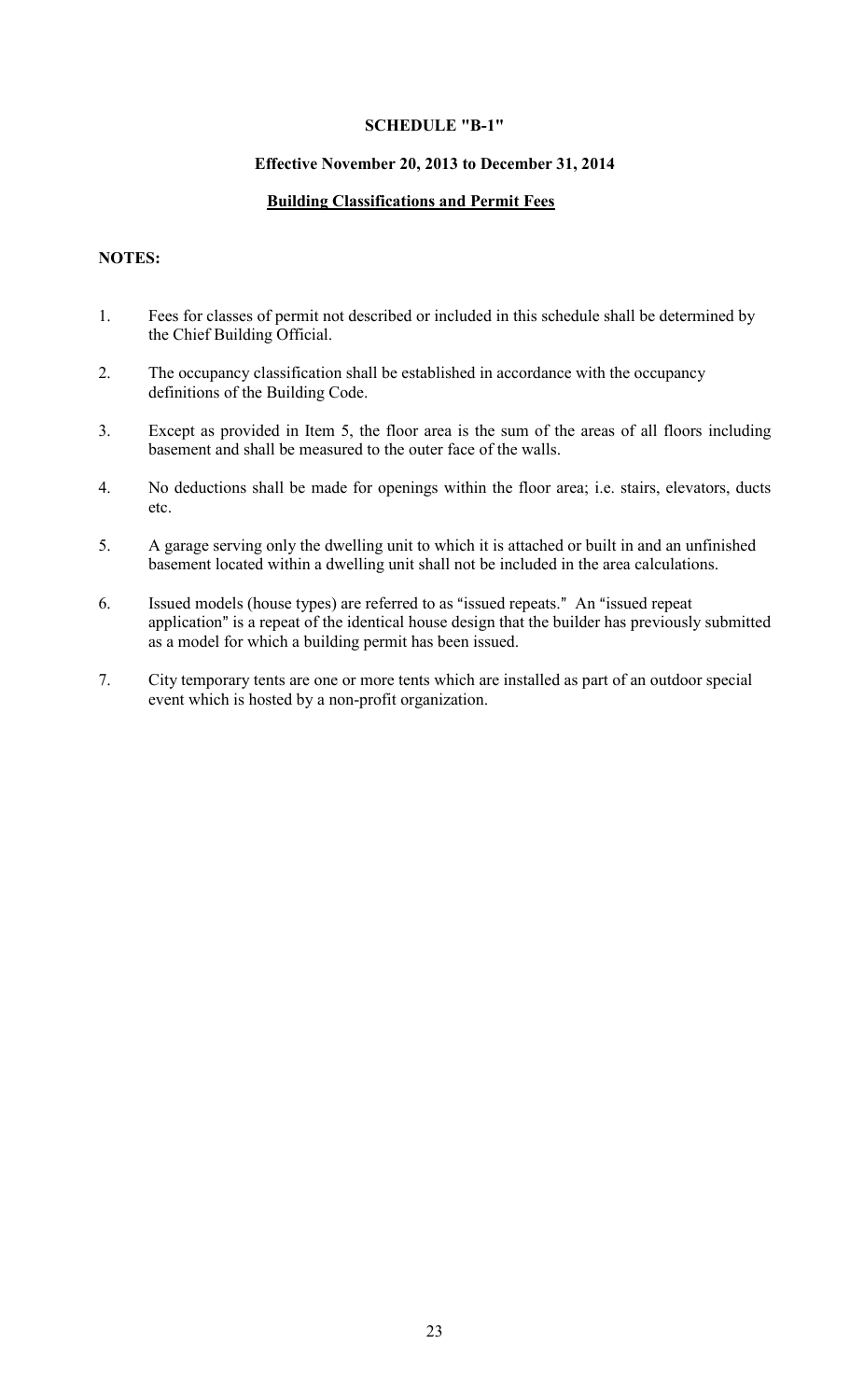## SCHEDULE "B-2"

### Effective January 1, 2015 to December 31, 2015

## Building Classifications and Permit Fees

## (1) CALCULATION OF PERMIT FEES

Permit fees shall be calculated based on the formula given below, unless otherwise specified in this schedule.

**Permit Fee** = Service Index (SI) X Total floor area (A), where floor area (A) is measured to the outer face of exterior walls and to the centre of party walls or demising walls, except when calculating partition work.

# (2) PERMIT FEES

Building Classification Service Index (SI)  $\sin^2$ 

## (A) CONSTRUCTION:

New buildings and additions:

| Group A: Assembly Occupancies<br>Schools, libraries, churches, theatres, arenas,<br>pools, restaurants, recreation centre, |       |
|----------------------------------------------------------------------------------------------------------------------------|-------|
| transit stations, bus terminals, etc.                                                                                      | 16.50 |
| Restaurant (shell)                                                                                                         | 13.50 |
| Group B: Institutional Occupancies                                                                                         |       |
| Hospital, nursing homes, care homes, etc.                                                                                  | 21.00 |
| Group C: Residential Occupancies                                                                                           |       |
| Detached, semis, townhouses, duplexes                                                                                      | 14.75 |
| All other multiple unit residential buildings (apts. etc)                                                                  | 16.00 |
| Hotels, motels                                                                                                             | 16.50 |
| Residential addition                                                                                                       | 10.80 |
| Unheated addition                                                                                                          | 9.50  |
| Detached garage/shed building to single dwelling<br>Issued Repeats to detached, semis, townhouses,                         | 5.00  |
| duplexes                                                                                                                   | 13.70 |
| Basement apartment                                                                                                         | 8.80  |
| Group D: Business and Personal Services Occupancies                                                                        |       |
| Office buildings (shell)                                                                                                   | 12.40 |
| Office buildings (finished)                                                                                                | 16.00 |
| Funeral homes, banks, medical clinic, fire halls, etc.                                                                     | 16.00 |
| Group E: Mercantile Occupancies                                                                                            |       |
| Retail stores (shell/strip plazas)                                                                                         | 11.60 |
| Retail stores (finished) supermarkets,                                                                                     |       |
| department stores, car dealerships, etc.                                                                                   | 15.50 |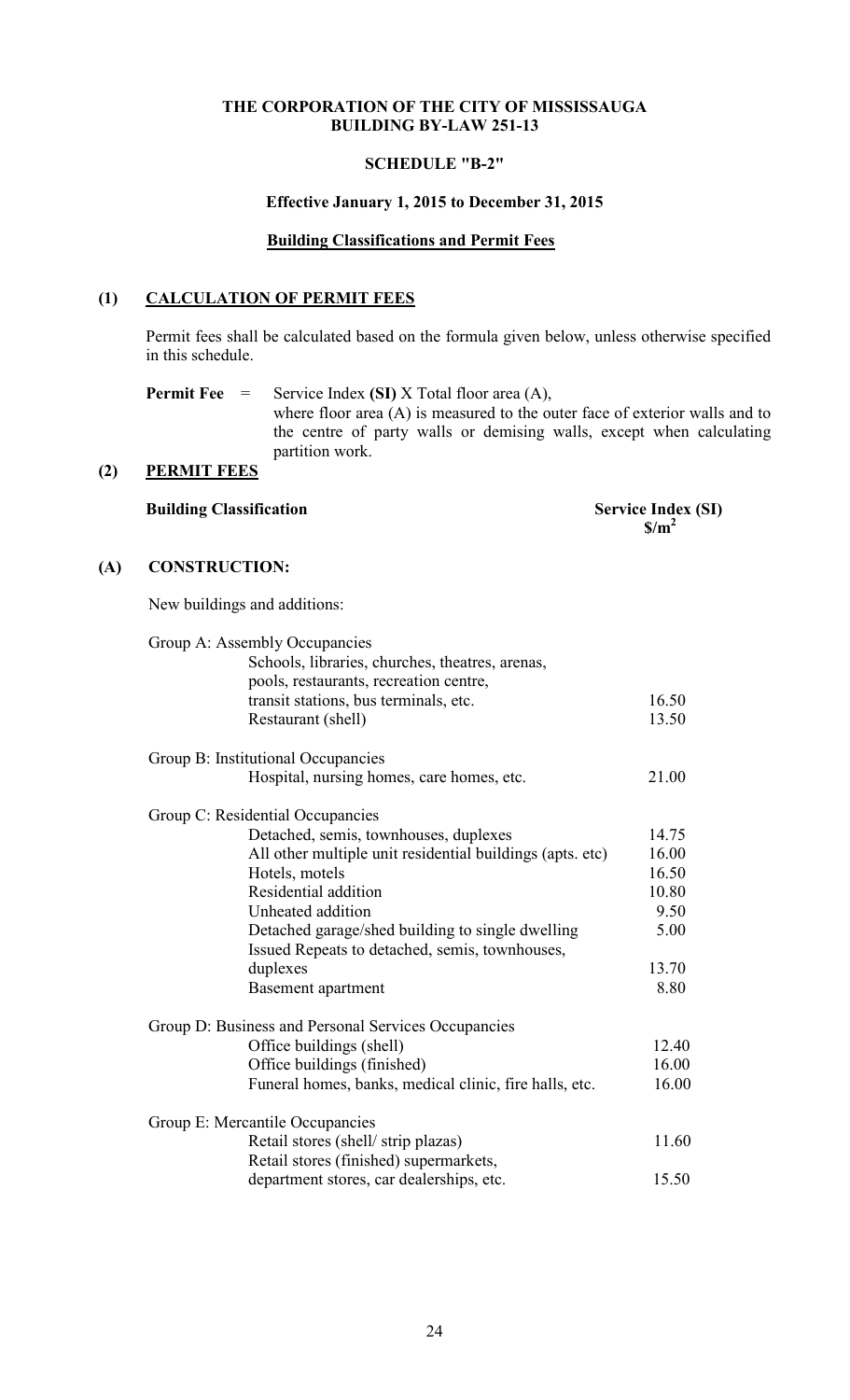## SCHEDULE "B-2" Effective January 1, 2015 to December 31, 2015

# Building Classifications and Permit Fees

|                |                                                                                         | <b>Service Index (SI)</b><br>$\frac{\mathrm{S}}{\mathrm{m}^2}$ |
|----------------|-----------------------------------------------------------------------------------------|----------------------------------------------------------------|
|                | Group F: Industrial Occupancies                                                         |                                                                |
|                | Warehouses, factories (shell)( $\leq 10,000$ m <sup>2</sup> )<br>Warehouses, factories: | 7.75                                                           |
|                | (Single tenancy) (finished) $(\leq 10,000$ m <sup>2</sup> )                             | 11.00                                                          |
|                | Warehouses, factories (shell) $(>10,000m^2)$<br>Warehouses, factories :                 | 7.20                                                           |
|                | (Single tenancy) (finished) $(>10,000m^2)$                                              | 10.50                                                          |
|                | Gas stations, car washes                                                                | 10.50                                                          |
|                | Canopies (over gas pumps, storage, etc.)                                                | 4.40                                                           |
|                | Parking garages                                                                         | 5.50                                                           |
|                | Mezzanines and racking systems                                                          | 5.50                                                           |
|                | Offices in warehouses or factories                                                      | 3.30                                                           |
| Miscellaneous: |                                                                                         |                                                                |
|                |                                                                                         |                                                                |
|                | Permanent tents, air supported structures                                               | 4.40                                                           |
|                | Pedestrian bridges, crane runways, etc.<br>Finishing basements (Detached, semis,        | 3.30                                                           |
|                | townhouses, duplexes)                                                                   | 4.40                                                           |
|                | Unfinished basement (non-residential)                                                   | 5.00                                                           |
|                | Repair or reclad wall (per surface area)                                                | 0.37                                                           |
|                | Parking garage repairs (minor concrete repairs)                                         | 2.20                                                           |
|                | Sprinkler                                                                               | 0.51                                                           |
|                |                                                                                         | Max. \$3,300.00                                                |
|                | Trailers or buildings on construction                                                   |                                                                |
|                | sites for office or sales purpose                                                       | 10.00                                                          |
|                | New roof or replacement<br>Roof membrane replacement                                    | 4.40<br>3.90                                                   |

# (B) ALTERATIONS:

Interior alterations and partitioning to new or existing construction and change of occupancy classification:

| Group A: Assembly occupancies (restaurants, churches, etc.)      | 5.25 |
|------------------------------------------------------------------|------|
| Group B: Institutional occupancies                               | 5.25 |
| Group C: Residential occupancies                                 | 5.25 |
| Group D: Business and personal services occupancies              | 5.25 |
| Group E: Mercantile occupancies                                  | 5.25 |
| Group F: Industrial occupancies ( $\leq 10,000$ m <sup>2</sup> ) | 5.25 |
| Industrial occupancies $(>10,000m^2)$                            | 2.80 |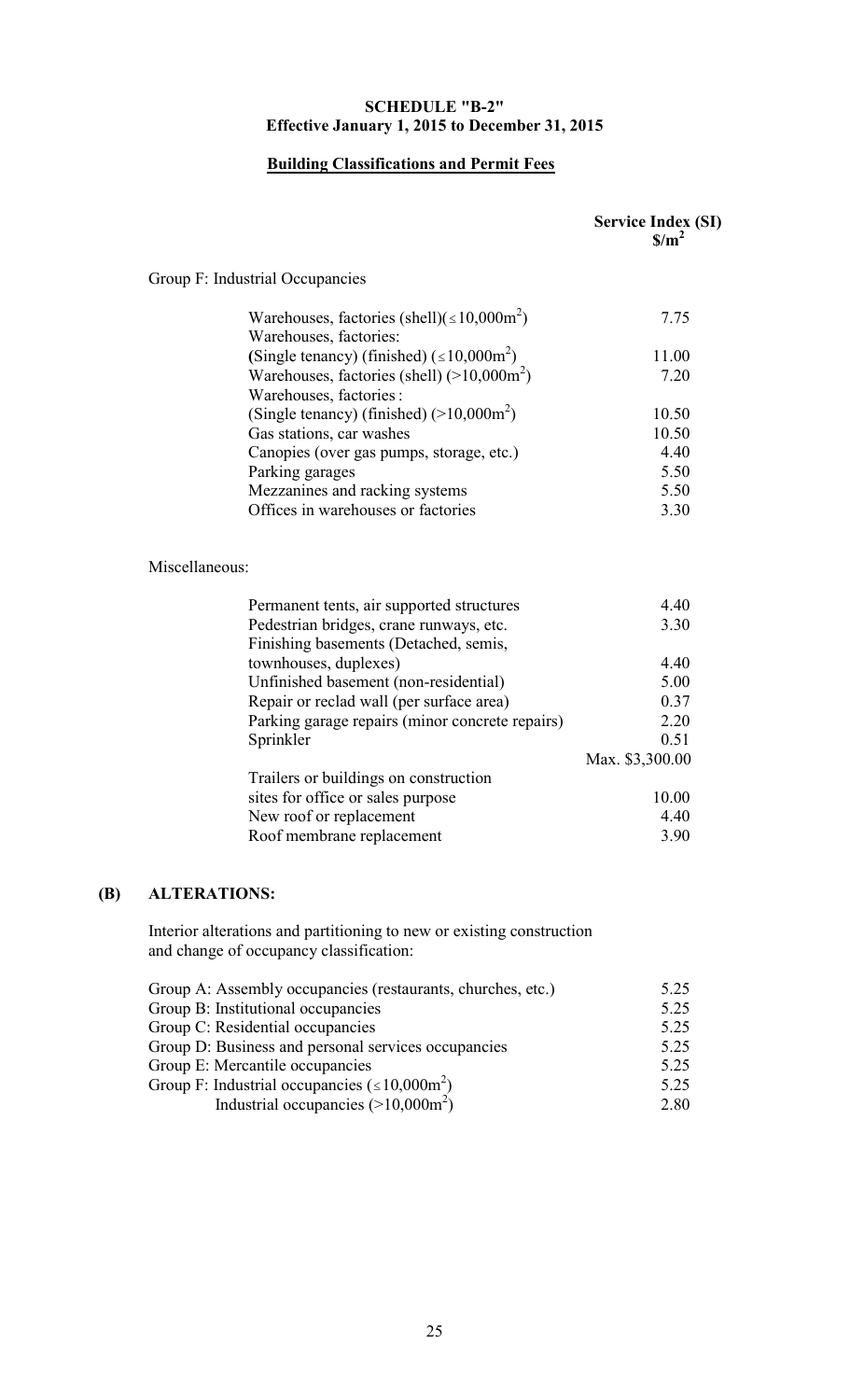# Effective January 1, 2015 to December 31, 2015

# Building Classifications and Permit Fees

| (C) | <b>OTHER MISCELLANEOUS WORK:</b>                                 | <b>Flat Fee</b>   |
|-----|------------------------------------------------------------------|-------------------|
|     | New portable classrooms, new mobile homes, etc.                  | \$475.00 each     |
|     | Moving or relocating a building (portable classrooms, etc.)      | \$245.00 each     |
|     | Temporary tents                                                  | \$175.00 each     |
|     | City temporary tents (see note $#7$ )                            | \$175.00          |
|     | Communication and transmission towers<br><b>Solar Collectors</b> | \$330.00 each     |
|     | (detached dwelling, semi-detached dwelling, townhouse dwelling)  | \$250.00          |
|     | (industrial, commercial, institutional, and multi-residential)   | \$550.00          |
|     | Foundation for Tanks, Silos, Dust Collectors, etc.               | \$330.00 each     |
|     | Demising walls only                                              | \$275.00 each     |
|     | Fire alarm system                                                | \$625.00          |
|     | Fire suppression system                                          | \$330.00          |
|     | Electromagnetic locks                                            | \$250.00 each     |
|     |                                                                  | Max. \$1,400.00   |
|     | Decks, porches, basement walkout, etc. to single dwelling        | \$140.00 each     |
|     | Fireplaces, wood stoves, etc.                                    | \$140.00 each     |
|     | Window replacements (for multiple unit residential and           |                   |
|     | Non residential buildings)                                       | 6.90 each         |
|     | Underground and above ground storage tank                        | \$330.00 per tank |
|     | Balcony guard replacements (per m.)                              | \$13.75/m         |
|     |                                                                  | Max. \$1,400.00   |
|     | Balcony repair (concrete)                                        | \$140/5 balconies |
|     |                                                                  | Max. \$1,600.00   |
|     | Retaining walls (per m.)                                         | \$8.80/m          |
|     | Public pools                                                     | \$330.00 each     |
|     | New loading dock door                                            | $$250$ /door      |
|     |                                                                  | Max. \$1,400.00   |

## Service Index (SI)  $\text{S/m}^2$

# (D) MECHANICAL COMPONENTS:

| Heating, ventilation, air conditioning etc.        |       |
|----------------------------------------------------|-------|
| (work independent of building permit):             |       |
| Group A: Assembly occupancies                      | 1.10  |
| Group B: Institutional occupancies                 | 1.10  |
| Group C: Residential occupancies                   | 1.10  |
| Group D: Business and personal service occupancies | 1.10  |
| Group E: Mercantile occupancies                    | 1.10  |
| Group F: Industrial occupancies                    | 1 1 0 |

# Miscellaneous Work: Flat Fee per Unit

| Alternate heating systems – solar, geothermal, etc:             |               |
|-----------------------------------------------------------------|---------------|
| (detached dwelling, semi-detached dwelling, townhouse dwelling) | \$190.00      |
| (industrial, commercial, institutional, and multi-residential)  | \$330.00      |
| Commercial kitchen exhaust (including related make-up air)      | \$330.00      |
| Spray booth, dust collector etc.                                | \$330.00/unit |
| Furnace replacement:                                            |               |
| (detached dwelling, semi-detached dwelling, townhouse dwelling) | \$190.00      |
| Boiler replacement:                                             |               |
| (detached dwelling, semi-detached dwelling, townhouse dwelling) | \$190.00      |
| (industrial, commercial, institutional, and multi-residential)  | \$330.00      |
|                                                                 |               |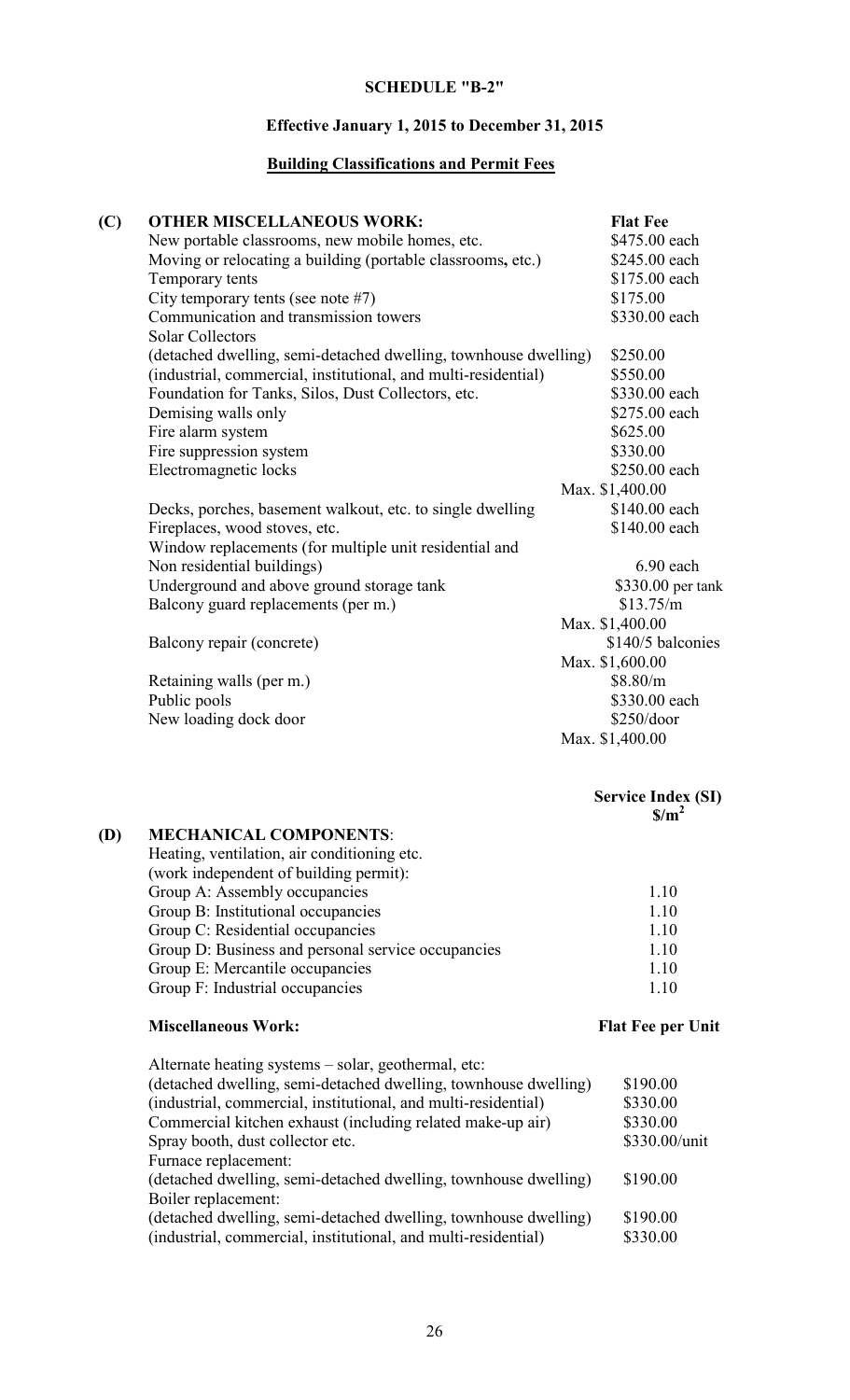# Effective January 1, 2015 to December 31, 2015

# Building Classifications and Permit Fees

| (D) | <b>MECHANICAL COMPONENTS: (Continued)</b><br>HVAC unit installation:                                                              |                                    |                             |
|-----|-----------------------------------------------------------------------------------------------------------------------------------|------------------------------------|-----------------------------|
|     | (unit heater, rooftop unit, make-up air unit)                                                                                     |                                    | \$190.00                    |
|     | Alterations to mechanical systems                                                                                                 |                                    |                             |
|     | (space heater, exhaust fan)<br>(duct work only)                                                                                   |                                    | \$330.00/unit<br>\$190.00   |
|     | Full heating system replacement                                                                                                   |                                    |                             |
|     | (detached dwelling, semi-detached dwelling, townhouse dwelling)                                                                   |                                    | \$190.00                    |
|     | (industrial, commercial, institutional, multi residential)                                                                        |                                    | \$330.00                    |
| (E) | PLUMBING AND DRAIN COMPONENTS:                                                                                                    |                                    |                             |
|     | Plumbing Fixtures:                                                                                                                |                                    | <b>Fee per Fixture</b>      |
|     | (Plumbing review only)                                                                                                            |                                    |                             |
|     | Group A: Assembly occupancies                                                                                                     |                                    | \$33.00                     |
|     | Group B: Institutional occupancies                                                                                                |                                    | \$33.00                     |
|     | Group C: Residential occupancies                                                                                                  |                                    | \$33.00                     |
|     | Group D: Business and personal services occupancies                                                                               |                                    | \$33.00                     |
|     | Group E: Mercantile occupancies                                                                                                   |                                    | \$33.00                     |
|     | Group F: Industrial occupancies                                                                                                   |                                    | \$33.00                     |
|     | Miscellaneous Work:                                                                                                               |                                    | \$/lin.m                    |
|     | Inside sanitary and storm piping                                                                                                  |                                    | 1.30                        |
|     | Outside water services, sanitary and storm piping                                                                                 |                                    | 3.90                        |
|     | (when not included in complete building permit or<br>permit for site services)                                                    |                                    |                             |
|     | Replacement of Domestic Water Risers:                                                                                             |                                    | \$7.20                      |
|     |                                                                                                                                   |                                    | per riser per floor         |
|     |                                                                                                                                   |                                    | $(\text{minimum } $200)$    |
|     | Manholes, catchbasins, interceptors, sumps etc.<br>(when not included in complete building permit or<br>permit for site services) |                                    | \$33.00 each                |
|     | Backwater preventor                                                                                                               |                                    |                             |
|     | (detached dwelling, semi-detached dwelling, townhouse dwelling)<br>(industrial, commercial, institutional, and multi-residential) |                                    | \$190.00<br>\$330.00        |
| (F) | <b>Signs</b>                                                                                                                      | $\frac{\text{FEES}}{\text{S/m}^2}$ |                             |
|     | All Signs                                                                                                                         | \$28.75                            | $(\text{minimum } $235.00)$ |

\* Fee is per  $m<sup>2</sup>$  or part thereof, of the sign area of each sign face.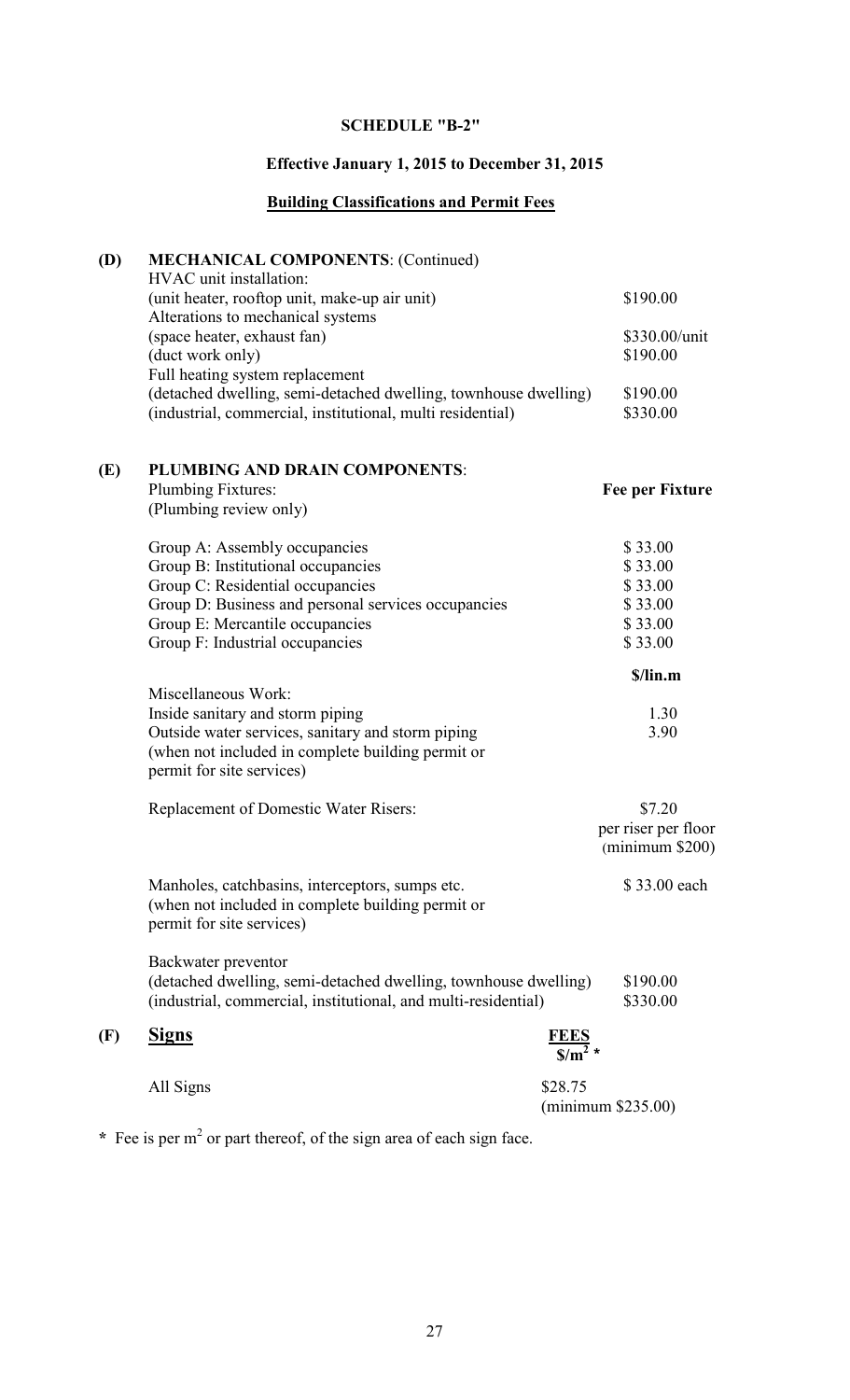## Effective January 1, 2015 to December 31, 2015

# Building Classifications and Permit Fees

## NOTES:

- 1. Fees for classes of permit not described or included in this schedule shall be determined by the Chief Building Official.
- 2. The occupancy classification shall be established in accordance with the occupancy definitions of the Building Code.
- 3. Except as provided in Item 5, the floor area is the sum of the areas of all floors including basement and shall be measured to the outer face of the walls.
- 4. No deductions shall be made for openings within the floor area; i.e. stairs, elevators, ducts etc.
- 5. A garage serving only the dwelling unit to which it is attached or built in and an unfinished basement located within a dwelling unit shall not be included in the area calculations.
- 6. Issued models (house types) are referred to as "issued repeats." An "issued repeat application" is a repeat of the identical house design that the builder has previously submitted as a model for which a building permit has been issued.
- 7. City temporary tents are one or more tents which are installed as part of an outdoor special event which is hosted by a non-profit organization.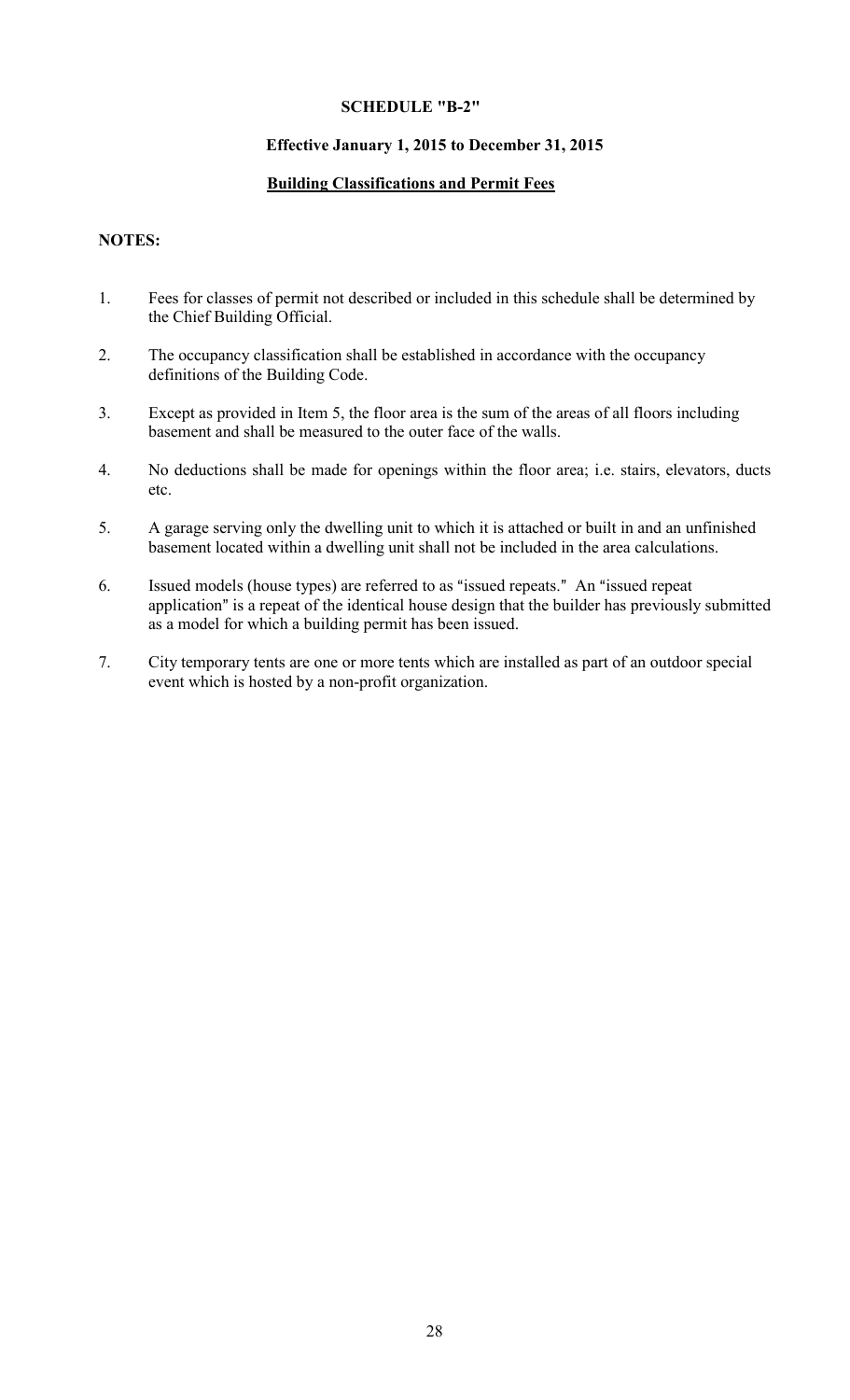## SCHEDULE "B-3"

### Effective January 1, 2016 to December 31, 2016

## Building Classifications and Permit Fees

# (1) CALCULATION OF PERMIT FEES

Permit fees shall be calculated based on the formula given below, unless otherwise specified in this schedule.

**Permit Fee** = Service Index (SI) X Total floor area (A), where floor area (A) is measured to the outer face of exterior walls and to the centre of party walls or demising walls, except when calculating partition work.

# (2) PERMIT FEES

## Building Classification Service Index (SI)  $\sin^2$

## (A) CONSTRUCTION:

New buildings and additions:

| Group A: Assembly Occupancies      | Schools, libraries, churches, theatres, arenas,<br>pools, restaurants, recreation centre,          |       |
|------------------------------------|----------------------------------------------------------------------------------------------------|-------|
|                                    | transit stations, bus terminals, etc.                                                              | 17.50 |
|                                    | Restaurant (shell)                                                                                 | 14.00 |
| Group B: Institutional Occupancies |                                                                                                    |       |
|                                    | Hospital, nursing homes, care homes, etc.                                                          | 22.00 |
| Group C: Residential Occupancies   |                                                                                                    |       |
|                                    | Detached, semis, townhouses, duplexes                                                              | 15.50 |
|                                    | All other multiple unit residential buildings (apts. etc)                                          | 16.75 |
|                                    | Hotels, motels                                                                                     | 17.50 |
|                                    | Residential addition                                                                               | 11.40 |
|                                    | Unheated addition                                                                                  | 10.00 |
|                                    | Detached garage/shed building to single dwelling<br>Issued Repeats to detached, semis, townhouses, | 5.25  |
|                                    | duplexes                                                                                           | 14.40 |
|                                    | Basement apartment                                                                                 | 9.25  |
|                                    | Group D: Business and Personal Services Occupancies                                                |       |
|                                    | Office buildings (shell)                                                                           | 13.00 |
|                                    | Office buildings (finished)                                                                        | 16.75 |
|                                    | Funeral homes, banks, medical clinic, fire halls, etc.                                             | 16.75 |
| Group E: Mercantile Occupancies    |                                                                                                    |       |
|                                    | Retail stores (shell/strip plazas)                                                                 | 12.20 |
|                                    | Retail stores (finished) supermarkets,                                                             |       |
|                                    | department stores, car dealerships, etc.                                                           | 16.25 |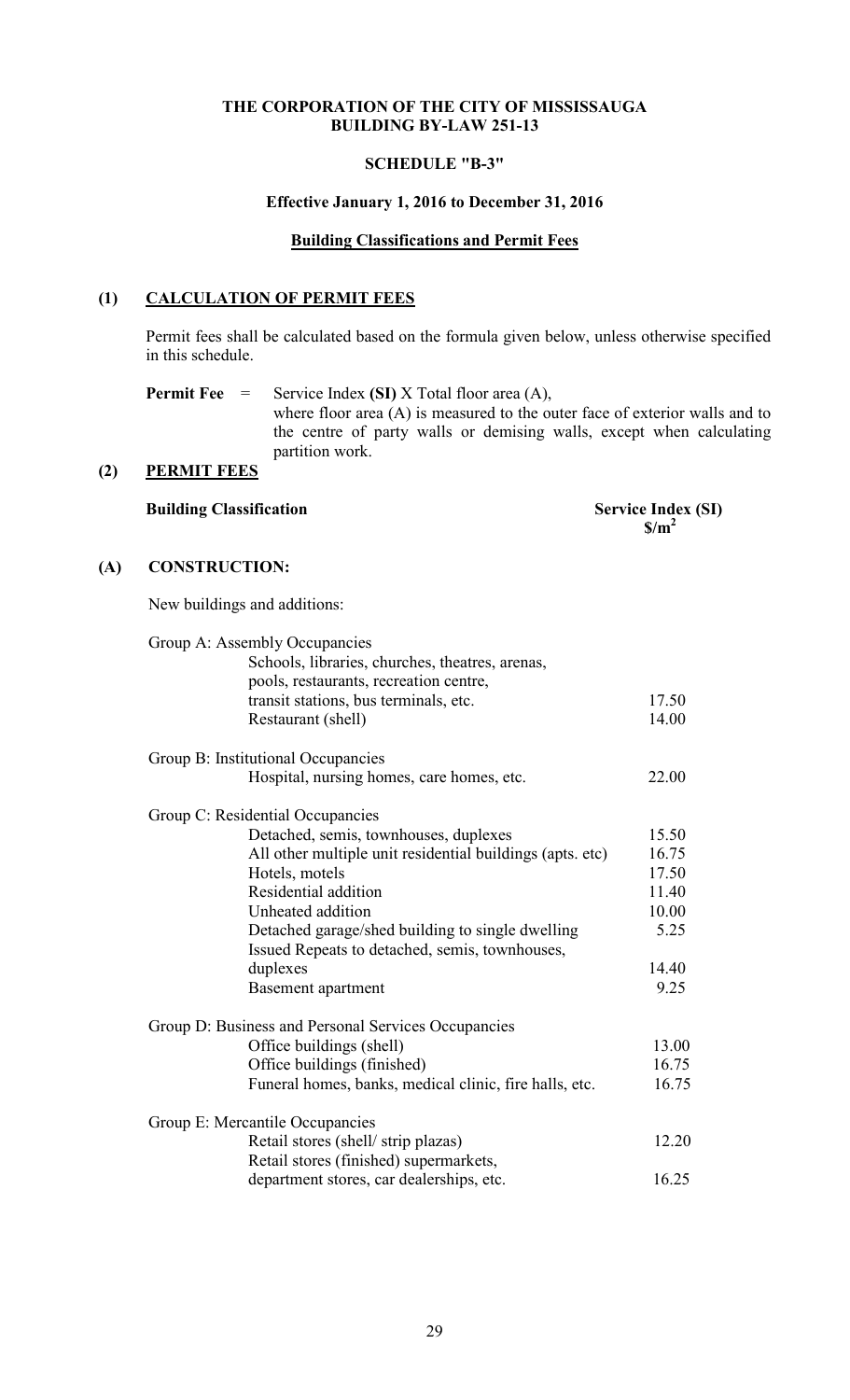# Effective January 1, 2016 to December 31, 2016

# Building Classifications and Permit Fees

|                |                                                                                         | <b>Service Index (SI)</b><br>$\frac{\mathrm{S}}{\mathrm{m}^2}$ |
|----------------|-----------------------------------------------------------------------------------------|----------------------------------------------------------------|
|                | Group F: Industrial Occupancies                                                         |                                                                |
|                | Warehouses, factories (shell)( $\leq 10,000$ m <sup>2</sup> )<br>Warehouses, factories: | 8.10                                                           |
|                | (Single tenancy) (finished) $(\leq 10,000 \text{m}^2)$                                  | 11.60                                                          |
|                | Warehouses, factories (shell) $(>10,000m^2)$<br>Warehouses, factories :                 | 7.50                                                           |
|                | (Single tenancy) (finished) $(>10,000m^2)$                                              | 11.00                                                          |
|                | Gas stations, car washes                                                                | 11.00                                                          |
|                | Canopies (over gas pumps, storage, etc.)                                                | 4.60                                                           |
|                | Parking garages                                                                         | 5.80                                                           |
|                | Mezzanines and racking systems                                                          | 5.80                                                           |
|                | Offices in warehouses or factories                                                      | 3.50                                                           |
| Miscellaneous: |                                                                                         |                                                                |
|                | Permanent tents, air supported structures                                               | 4.60                                                           |
|                | Pedestrian bridges, crane runways, etc.<br>Finishing basements (Detached, semis,        | 3.50                                                           |
|                | townhouses, duplexes)                                                                   | 4.60                                                           |
|                | Unfinished basement (non-residential)                                                   | 5.25                                                           |
|                | Repair or reclad wall (per surface area)                                                | 0.40                                                           |
|                | Parking garage repairs (minor concrete repairs)                                         | 2.30                                                           |
|                | Sprinkler                                                                               | 0.52                                                           |
|                |                                                                                         | Max. \$3,500.00                                                |
|                | Trailers or buildings on construction                                                   |                                                                |
|                | sites for office or sales purpose                                                       | 10.50                                                          |
|                | New roof or replacement                                                                 | 4.60                                                           |
|                | Roof membrane replacement                                                               | 4.10                                                           |

# (B) ALTERATIONS:

Interior alterations and partitioning to new or existing construction and change of occupancy classification:

| 5.50 |
|------|
| 5.50 |
| 5.50 |
| 5.50 |
| 5.50 |
| 5.50 |
| 2.90 |
|      |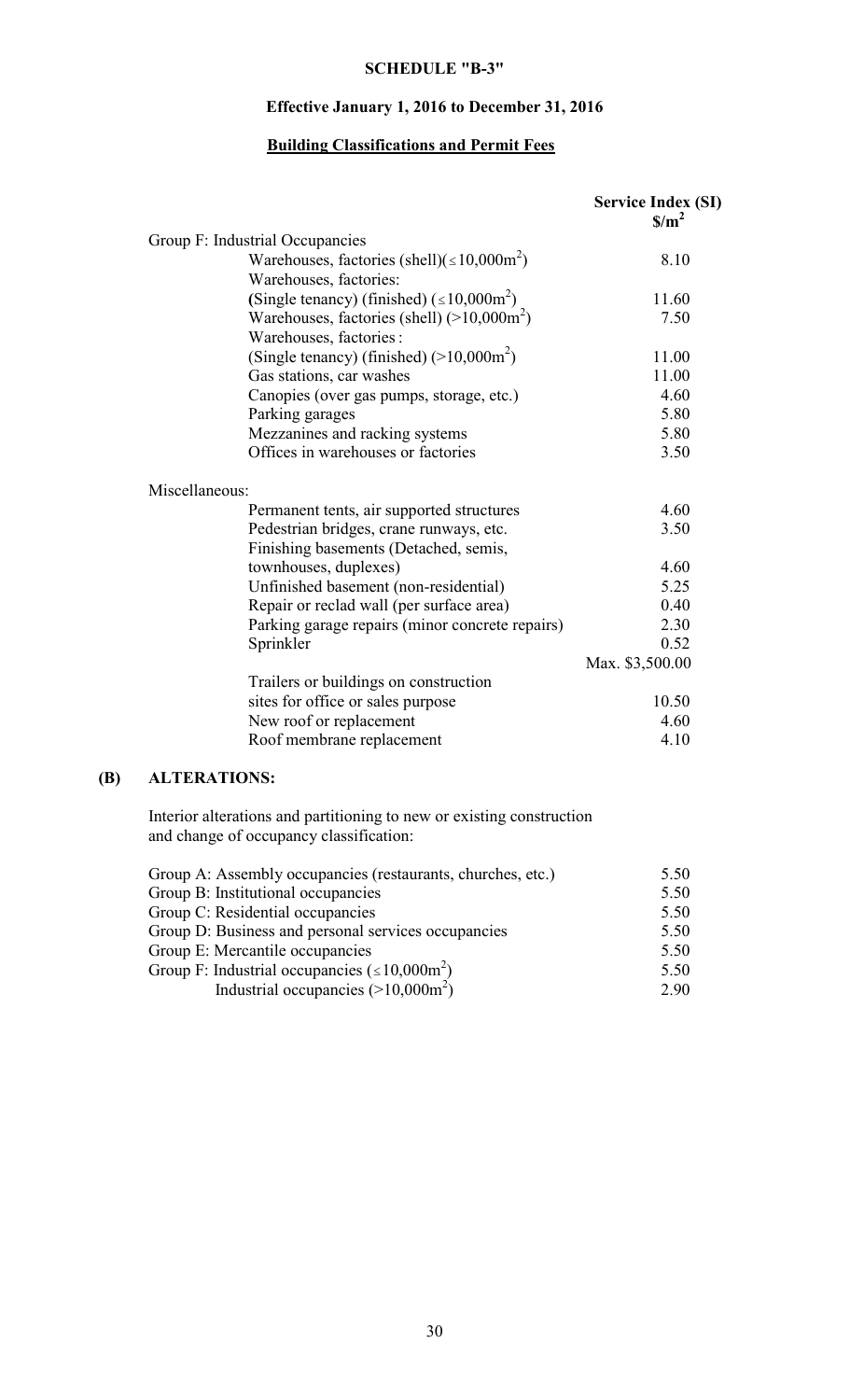# Effective January 1, 2016 to December 31, 2016

# Building Classifications and Permit Fees

| (C) | <b>OTHER MISCELLANEOUS WORK:</b>                                | <b>Flat Fee</b>   |
|-----|-----------------------------------------------------------------|-------------------|
|     | New portable classrooms, new mobile homes, etc.                 | \$500.00 each     |
|     | Moving or relocating a building (portable classrooms, etc.)     | \$255.00 each     |
|     | Temporary tents                                                 | \$185.00 each     |
|     | City temporary tents (see note #7)                              | \$185.00          |
|     | Communication and transmission towers                           | \$350.00 each     |
|     | <b>Solar Collectors</b>                                         |                   |
|     | (detached dwelling, semi-detached dwelling, townhouse dwelling) | \$260.00          |
|     | (industrial, commercial, institutional, and multi-residential)  | \$575.00          |
|     | Foundation for Tanks, Silos, Dust Collectors, etc.              | \$350.00 each     |
|     | Demising walls only                                             | \$290.00 each     |
|     | Fire alarm system                                               | \$650.00          |
|     | Fire suppression system                                         | \$350.00          |
|     | Electromagnetic locks                                           | \$260.00 each     |
|     |                                                                 | Max. \$1,500.00   |
|     | Decks, porches, basement walkout, etc. to single dwelling       | \$145.00 each     |
|     | Fireplaces, wood stoves, etc.                                   | \$145.00 each     |
|     | Window replacements (for multiple unit residential and          |                   |
|     | Non residential buildings)                                      | $7.25$ each       |
|     | Underground and above ground storage tank                       | 350.00 per tank   |
|     | Balcony guard replacements (per m.)                             | \$14.50/m         |
|     |                                                                 | Max. \$1,500.00   |
|     | Balcony repair (concrete)                                       | \$145/5 balconies |
|     |                                                                 | Max. \$1,500.00   |
|     | Retaining walls (per m.)                                        | \$9.25/m          |
|     | Public pools                                                    | \$350.00          |
|     | New loading dock door                                           | \$260/door        |
|     |                                                                 | Max. \$1,500.00   |
|     |                                                                 |                   |

#### Service Index (SI)  $\text{S/m}^2$

# (D) MECHANICAL COMPONENTS:

| Heating, ventilation, air conditioning etc.        |      |
|----------------------------------------------------|------|
| (work independent of building permit):             |      |
| Group A: Assembly occupancies                      | 1.15 |
| Group B: Institutional occupancies                 | 1.15 |
| Group C: Residential occupancies                   | 1.15 |
| Group D: Business and personal service occupancies | 1.15 |
| Group E: Mercantile occupancies                    | 1.15 |
| Group F: Industrial occupancies                    | 1 15 |

# Miscellaneous Work: Flat Fee per Unit

| Alternate heating systems – solar, geothermal, etc:             |               |
|-----------------------------------------------------------------|---------------|
| (detached dwelling, semi-detached dwelling, townhouse dwelling) | \$200.00      |
| (industrial, commercial, institutional, and multi-residential)  | \$350.00      |
| Commercial kitchen exhaust (including related make-up air)      | \$350.00      |
| Spray booth, dust collector etc.                                | \$350.00/unit |
| Furnace replacement:                                            |               |
| (detached dwelling, semi-detached dwelling, townhouse dwelling) | \$200.00      |
| Boiler replacement:                                             |               |
| (detached dwelling, semi-detached dwelling, townhouse dwelling) | \$200.00      |
| (industrial, commercial, institutional, and multi-residential)  | \$350.00      |
|                                                                 |               |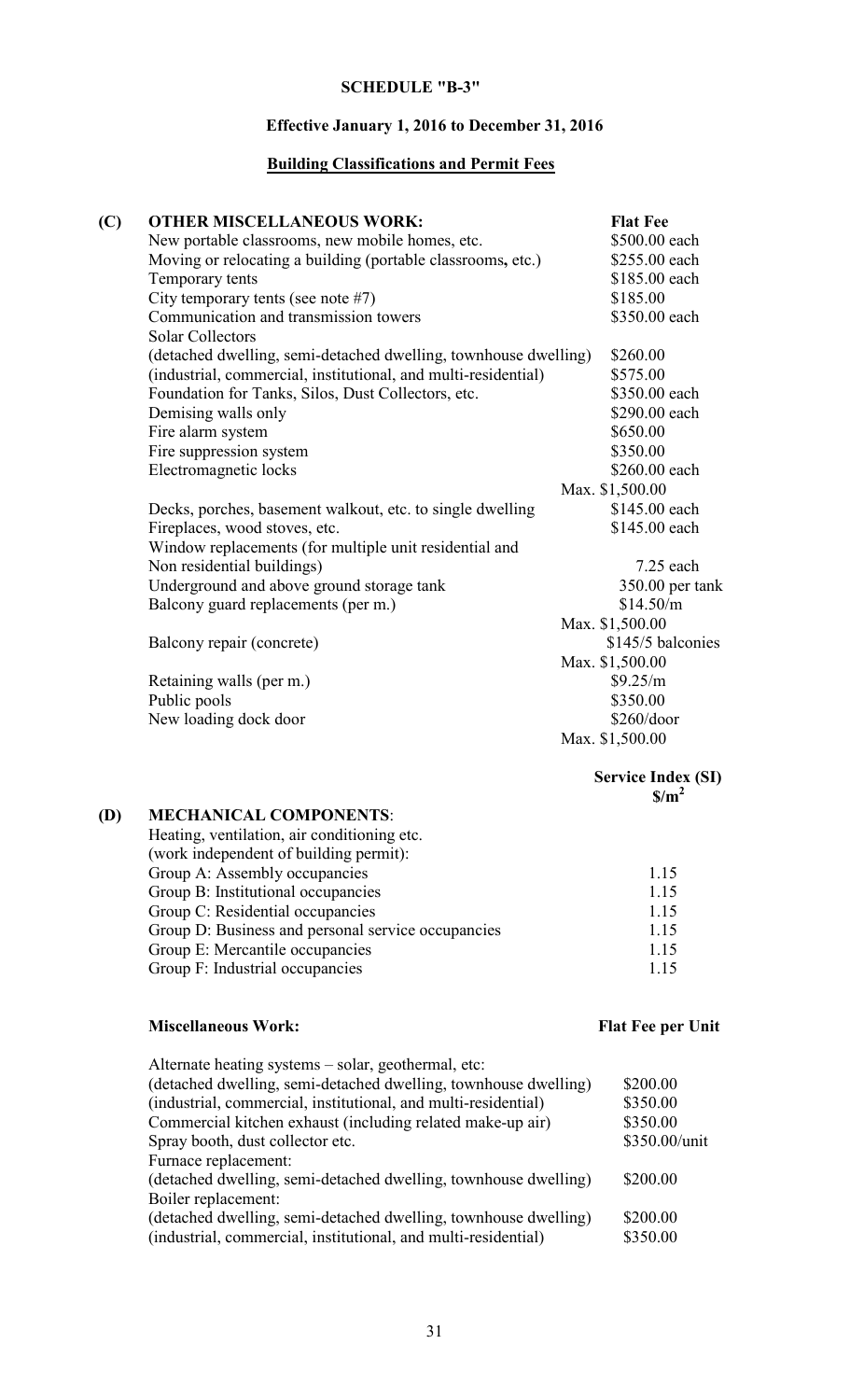# Effective January 1, 2016 to December 31, 2016

# Building Classifications and Permit Fees

| (D) | <b>OTHER MISCELLANEOUS WORK: (Continued)</b><br>HVAC unit installation:                                                                                                                                                              |                                      |                                                                |
|-----|--------------------------------------------------------------------------------------------------------------------------------------------------------------------------------------------------------------------------------------|--------------------------------------|----------------------------------------------------------------|
|     | (unit heater, rooftop unit, make-up air unit)<br>Alterations to mechanical systems                                                                                                                                                   |                                      | \$200.00                                                       |
|     | (space heater, exhaust fan)<br>(duct work only)                                                                                                                                                                                      |                                      | \$350.00/unit<br>\$200.00                                      |
|     | Full heating system replacement<br>(detached dwelling, semi-detached dwelling, townhouse dwelling)<br>(industrial, commercial, institutional, multi residential)                                                                     |                                      | \$200.00<br>\$350.00                                           |
| (E) | PLUMBING AND DRAIN COMPONENTS:<br>Plumbing Fixtures:<br>(Plumbing review only)                                                                                                                                                       |                                      | Fee per Fixture                                                |
|     | Group A: Assembly occupancies<br>Group B: Institutional occupancies<br>Group C: Residential occupancies<br>Group D: Business and personal services occupancies<br>Group E: Mercantile occupancies<br>Group F: Industrial occupancies |                                      | \$35.00<br>\$35.00<br>\$35.00<br>\$35.00<br>\$35.00<br>\$35.00 |
|     | Miscellaneous Work:                                                                                                                                                                                                                  |                                      | \$/lin.m                                                       |
|     | Inside sanitary and storm piping<br>Outside water services, sanitary and storm piping<br>(when not included in complete building permit or<br>permit for site services)                                                              |                                      | 1.40<br>4.10                                                   |
|     | <b>Replacement of Domestic Water Risers:</b>                                                                                                                                                                                         |                                      | \$7.50<br>per riser per floor<br>$(\text{minimum } $225)$      |
|     | Manholes, catchbasins, interceptors, sumps etc.<br>(when not included in complete building permit or<br>permit for site services)                                                                                                    |                                      | \$35.00 each                                                   |
|     | Backwater preventor<br>(detached dwelling, semi-detached dwelling, townhouse dwelling)<br>(industrial, commercial, institutional, and multi-residential)                                                                             |                                      | \$210.00<br>\$350.00                                           |
| (F) | <b>Signs</b>                                                                                                                                                                                                                         | $\frac{\text{FEES}}{\text{S/m}^2}$ * |                                                                |
|     | All Signs                                                                                                                                                                                                                            | \$30.00                              | $(\text{minimum } $245.00)$                                    |

\* Fee is per  $m<sup>2</sup>$  or part thereof, of the sign area of each sign face.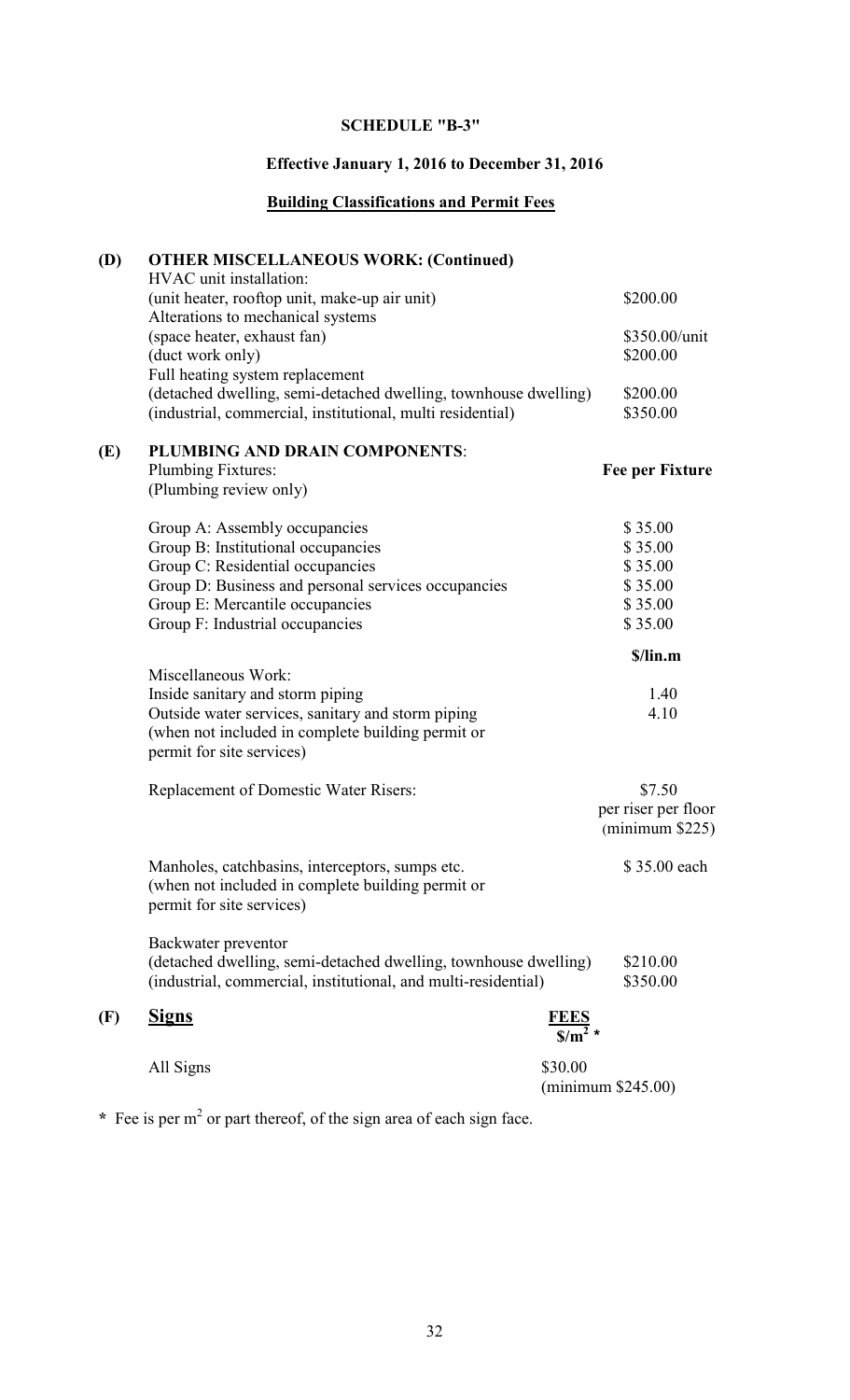## Effective January 1, 2016 to December 31, 2016

## Building Classifications and Permit Fees

# NOTES:

- 1. Fees for classes of permit not described or included in this schedule shall be determined by the Chief Building Official.
- 2. The occupancy classification shall be established in accordance with the occupancy definitions of the Building Code.
- 3. Except as provided in Item 5, the floor area is the sum of the areas of all floors including basement and shall be measured to the outer face of the walls.
- 4. No deductions shall be made for openings within the floor area; i.e. stairs, elevators, ducts etc.
- 5. A garage serving only the dwelling unit to which it is attached or built in and an unfinished basement located within a dwelling unit shall not be included in the area calculations.
- 6. Issued models (house types) are referred to as "issued repeats." An "issued repeat application" is a repeat of the identical house design that the builder has previously submitted as a model for which a building permit has been issued.
- 7. City temporary tents are one or more tents which are installed as part of an outdoor special event which is hosted by a non-profit organization.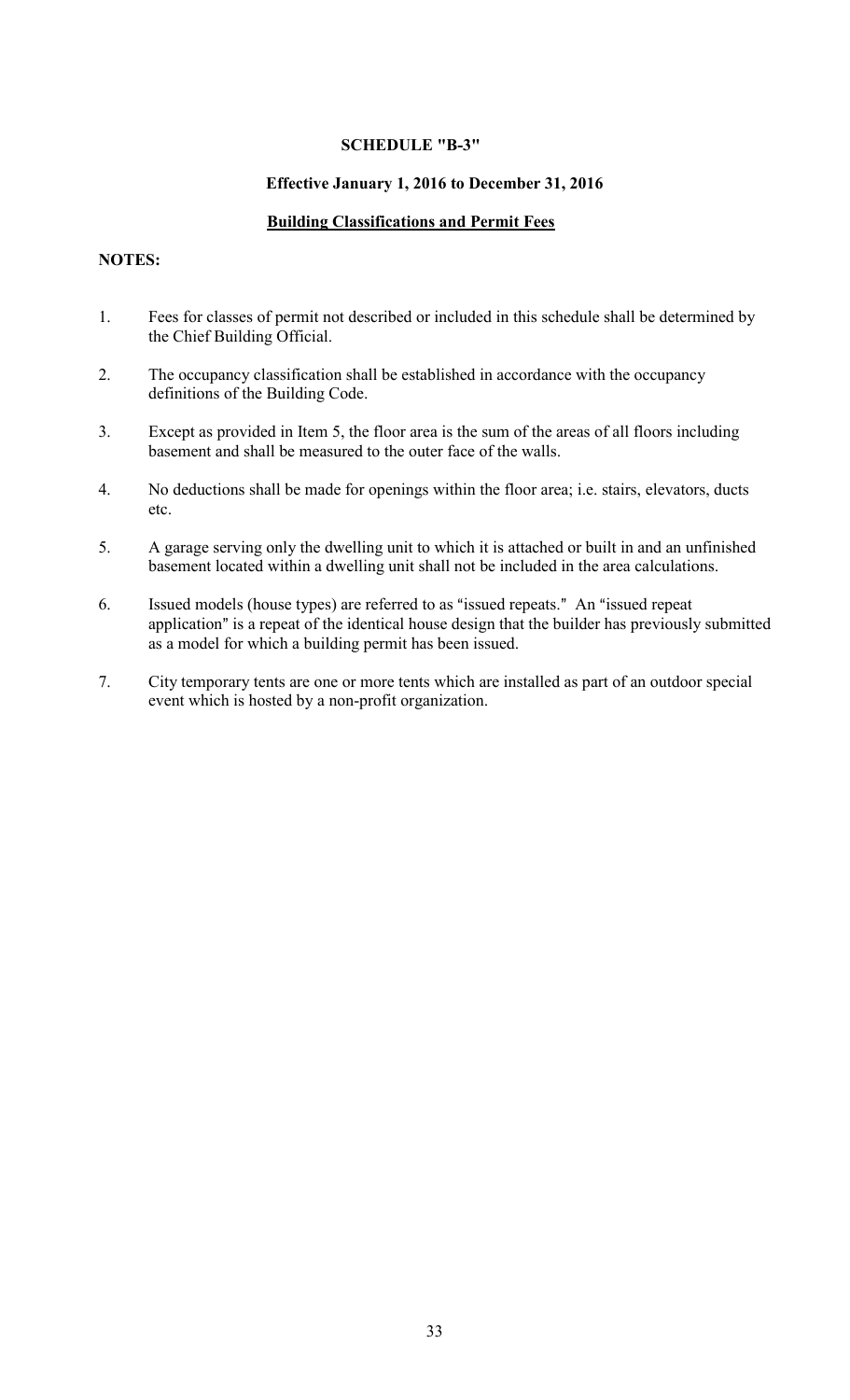## SCHEDULE "C"

## FORMS

Applicable provincially mandated forms and municipal forms authorized under clause 7(1)(f) of the Building Code Act.

- Form 1 Application for a Permit to Construct or Demolish
- Form 2 Supplementary Information to Application for a Permit to Construct or Demolish
- Form 3 COMMITMENT TO GENERAL REVIEWS BY ARCHITECT AND ENGINEERS
- Form 4 APPLICATION FOR PERMIT TO OCCUPY A BUILDING PRIOR TO **COMPLETION**
- Form 5 Alternative Solution Authorization Form & Alternative Solution Application
- Form 6 GENERAL REVIEW DEMOLITION COMMITMENT CERTIFICATE
- NOTE: Forms are prescribed by the Chief Building Official, but not attached. As such, they may be amended to reflect changes to Provincial legislation, municipal by-laws, etc. Forms are available at the Building Division,  $3^{rd}$  floor, City Hall or on the website at www.mississauga.ca.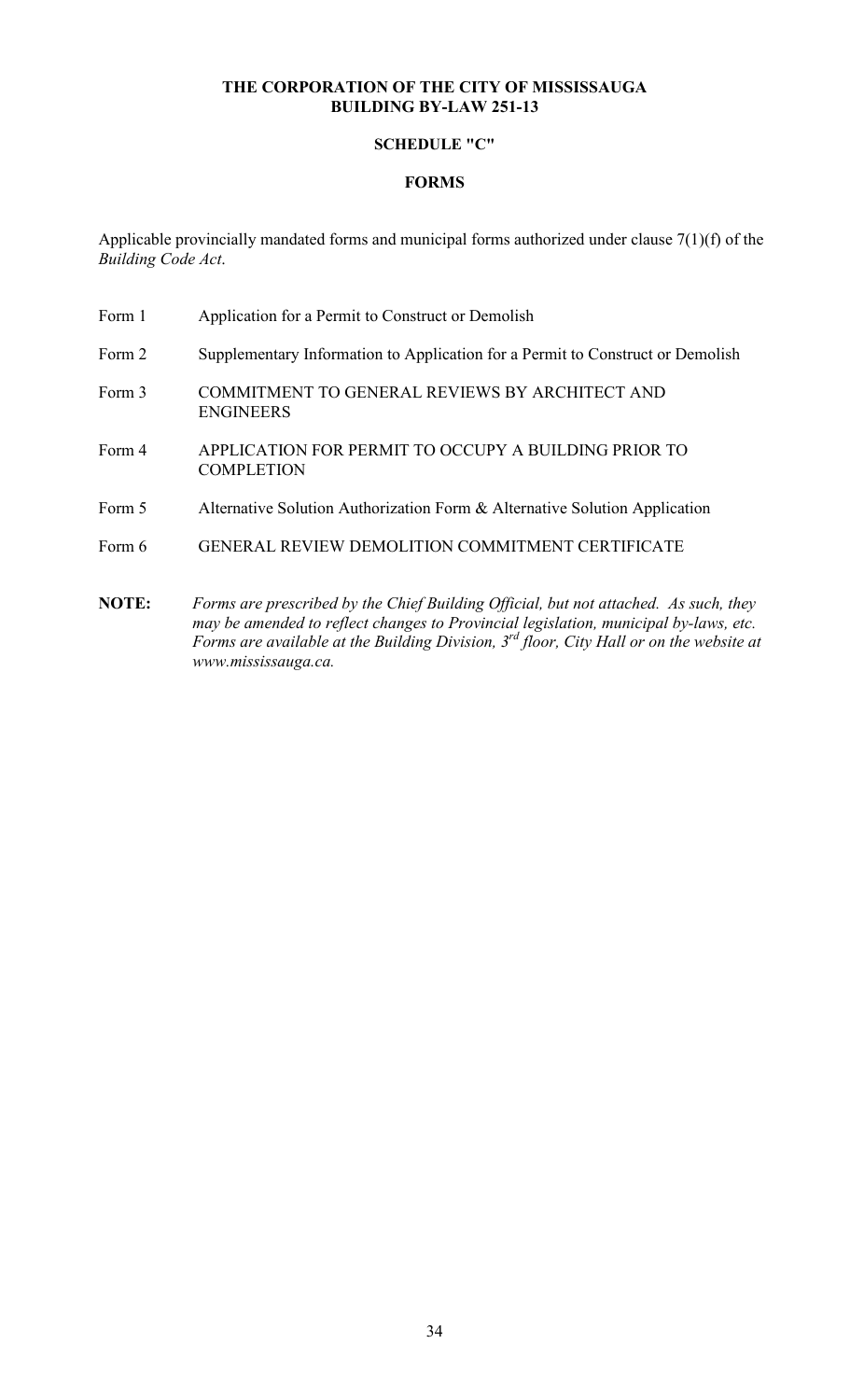## SCHEDULE "D"

## PLANS AND SPECIFICATIONS

Every application shall, unless otherwise determined by the Chief Building Official, be accompanied by two complete sets of working drawings prepared in accordance with generally accepted architectural and engineering practices, for the construction of the proposed building.

Submitted working drawings shall:

- 1. Be of sufficient details and contain all information to enable the Chief Building Official to determine whether the proposed construction, demolition or change of use conforms to the Act, the Building Code, and any other law;
- 2. Be dated and marked as "issued for construction";
- 3. Be of sufficient detail to construct in accordance with submitted plans and specifications; and
- 4. Shall contain the necessary designer information as required by the Act.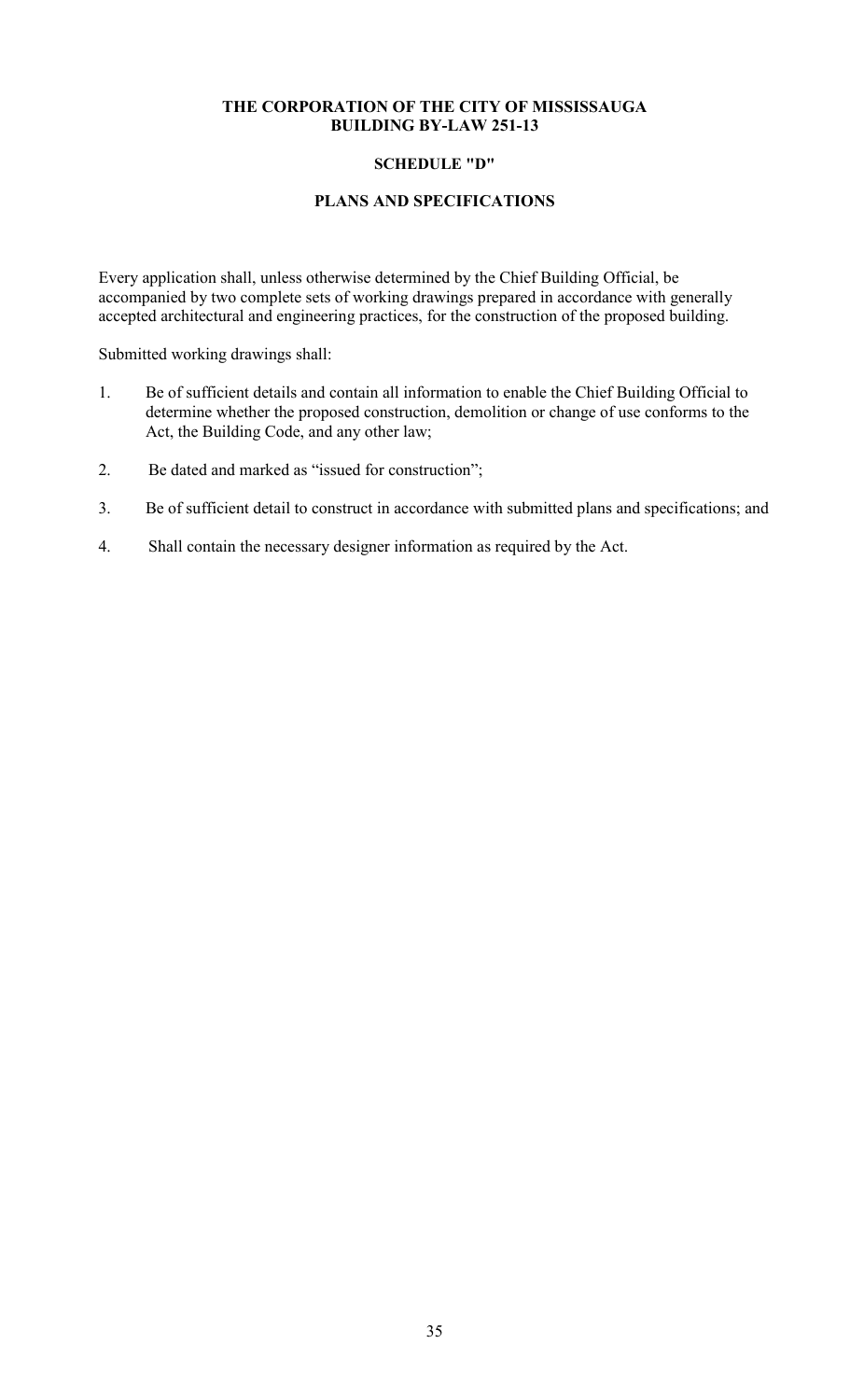## THE CORPORATION OF THE CITY OF MISSISSAUGA BUILDING BY-LAW 251-13 SCHEDULE "E"

# (amended by 61-14)

| <b>PRESCRIBED NOTICES / INSPECTIONS*</b>         |                                    |                                                                                                                                                                                                   |  |  |  |
|--------------------------------------------------|------------------------------------|---------------------------------------------------------------------------------------------------------------------------------------------------------------------------------------------------|--|--|--|
| <b>Notice / Inspection</b>                       | Reference<br><b>OBC Division C</b> | <b>Description</b>                                                                                                                                                                                |  |  |  |
| Footing                                          | 1.3.5.1.(2)(a)                     | Readiness to construct footings.                                                                                                                                                                  |  |  |  |
| Backfill                                         | 1.3.5.1.(2)(b)                     | Substantial completion of footings and<br>foundations prior to commencement of<br>backfilling.                                                                                                    |  |  |  |
| Framing                                          | 1.3.5.1(2)(c)                      | Substantial completion of structural framing, if<br>the building is within the scope of Division B<br>Part 9.                                                                                     |  |  |  |
|                                                  | 1.3.5.1.(2)(d)                     | Substantial completion of structural framing, if<br>the building is not within the scope of Division<br>B Part 9.                                                                                 |  |  |  |
| <b>HVAC Rough-In</b>                             | 1.3.5.1(2)(c)                      | Substantial completion of ductwork and piping<br>for heating and air conditioning systems, if the<br>building is within the scope of Division B Part<br>9.                                        |  |  |  |
|                                                  | 1.3.5.1.(2)(d)                     | Substantial completion of rough-in of heating,<br>ventilation, air-conditioning and air-<br>contaminant extraction equipment, if the<br>building is not within the scope of Division B<br>Part 9. |  |  |  |
| Insulation                                       | 1.3.5.1(2)(e)                      | Substantial completion of insulation and vapour<br>barriers.                                                                                                                                      |  |  |  |
|                                                  | 1.3.5.1(2)(f)                      | Substantial completion of air barrier systems.                                                                                                                                                    |  |  |  |
| Fire Separations                                 | 1.3.5.1(2)(g)                      | Substantial completion of all required fire<br>separations and closures.                                                                                                                          |  |  |  |
| <b>Fire Protection</b><br>Systems                | 1.3.5.1.(2)(g)                     | Substantial completion of all fire protection<br>systems including standpipe, sprinkler, fire<br>alarm, and emergency lighting systems.                                                           |  |  |  |
| <b>Fire Access Routes</b>                        | 1.3.5.1.(2)(h)                     | Substantial completion of fire access routes.                                                                                                                                                     |  |  |  |
| <b>Building Sewers</b>                           | 1.3.5.1.(2)(i)(i)                  | Readiness for inspection and testing of building<br>sewers.                                                                                                                                       |  |  |  |
| <b>Building Drains</b>                           | 1.3.5.1.(2)(i)(i)                  | Readiness for inspection and testing of building<br>drains.                                                                                                                                       |  |  |  |
| Water Service Pipe                               | 1.3.5.1.(2)(i)(ii)                 | Readiness for inspection and testing of water<br>service pipes.                                                                                                                                   |  |  |  |
| Fire Service Main                                | 1.3.5.1.(2)(i)(iii)                | Readiness for inspection and testing of fire<br>service mains.                                                                                                                                    |  |  |  |
| Plumbing Rough-in<br>(DWV)                       | 1.3.5.1.(2)(i)(iv)                 | Readiness for inspection and testing of drainage<br>systems and venting systems.                                                                                                                  |  |  |  |
| Plumbing Rough-in<br>(Water Distribution)        | 1.3.5.1.(2)(i)(v)                  | Readiness for inspection and testing of the<br>water distribution system.                                                                                                                         |  |  |  |
| Pool/Spa Suction<br>and Gravity Outlet<br>System | 1.3.5.1.(2)(j)                     | Readiness for inspection of suction and gravity<br>outlets, covers and suction piping outlets of an<br>outdoor pool described in Clause $1.3.1.1.(1)(j)$<br>of Division A, a public pool or spa.  |  |  |  |